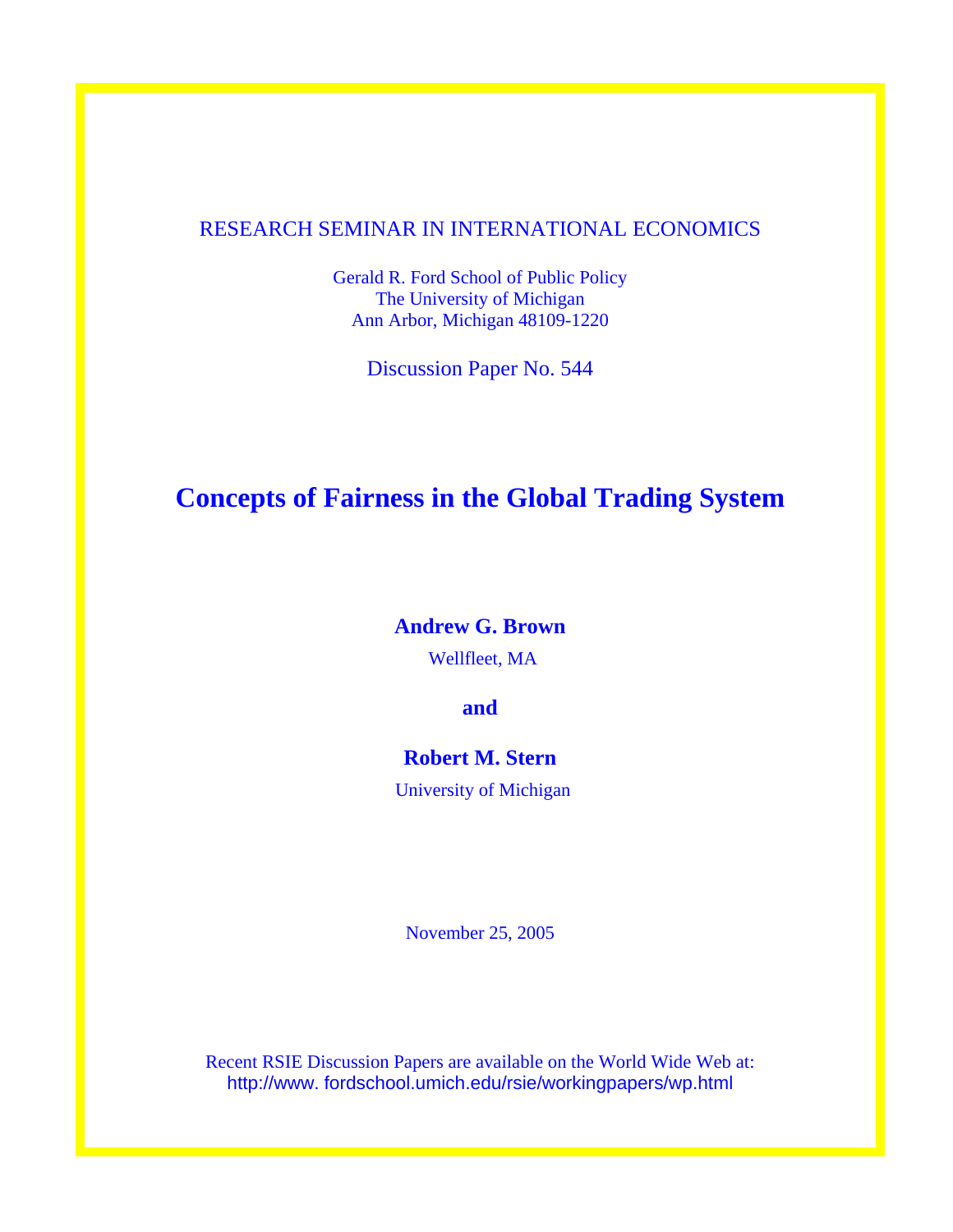#### **Concepts of Fairness in the Global Trading System**

# **Andrew G. Brown, Wellfleet, MA and Robert M. Stern, University of Michigan**

#### **Abstract**

How are we to assess the fairness of the global trading system as embodied in the GATT/WTO? Opinions about what constitutes fairness differ widely, and there is surely no incontrovertible yardstick. But can we be clearer about the criteria that are appropriate and what they mean in more operational terms?

In this paper, we first discuss why fairness is a condition of the agreements among governments that form the global trading system. We then suggest that fairness can best be considered within the framework of two concepts: equality of opportunity and distributive equity. We observe that the efficiency criterion is not a primary yardstick of fairness, and though it is relevant in choosing among alternative ways of realizing fairness, it is not without its own limitations. We thereafter discuss what equality of opportunity and distributive equity mean when applied to the commitments that governments make in the global trading system. For this purpose, we divide these commitments into four categories: those relating directly to market access; those concerning supporting rules designed to prevent cheating in market access commitments or to facilitate trade flows; those relating to procedures for the settlement of disputes or the use of trade remedy measures; and those relating to governance of the system. (We say nothing in this paper about the issue of fairness in the context of the last category.) Finally, we make some comments about fairness in the Doha Development Round, first reviewing some proposals made by Stiglitz and Charlton, and then making some observations about the central issue of market access.

Keywords: Fairness, Equality of Opportunity, Distributive Equity, Global Trading System

JEL Classification: D63, F02, F10, F13

November 25, 2005

Address correspondence to:

Andrew G. Brown **Robert M. Stern** P.O. Box 1763 Department of Economics Wellfleet MA 02667 University of Michigan Ann Arbor MI 48109-1220

Tel: 508-349-0186 Tel: 734-764-2373

E-mail: [abrown@c4.net](mailto:abrown@c4.net) E-mail: [rmstern@umich.edu](mailto:rmstern@umich.edu)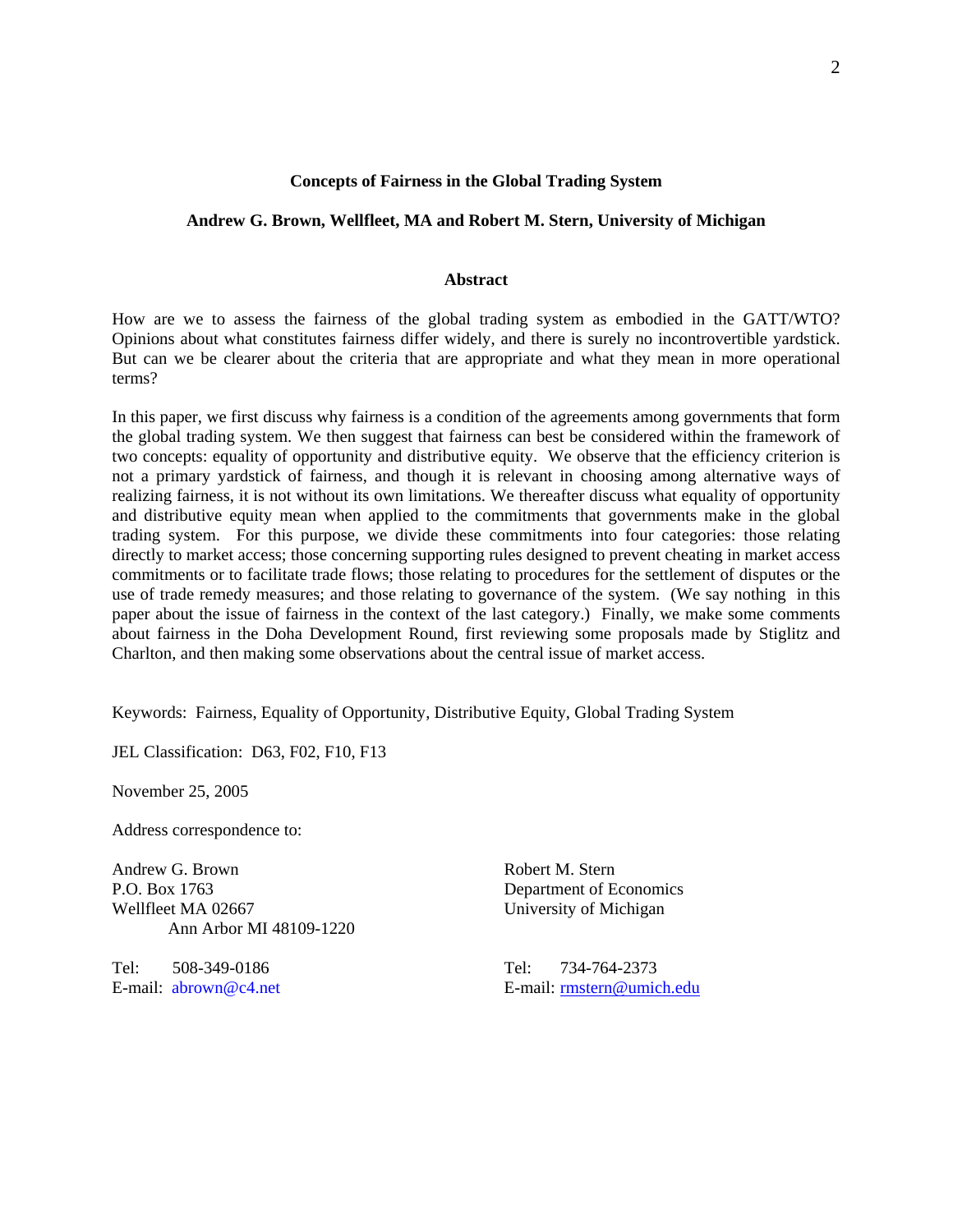# **Concepts of Fairness in the Global Trading Syste[m\\*](#page-2-0)**

### **Andrew G. Brown, Wellfleet MA and Robert M. Stern, University of Michigan**

#### **1. Introduction**

 $\overline{a}$ 

How are we to assess the fairness of the global trading system as embodied in the GATT/WTO? Views about what constitutes fairness differ widely, and there is surely no incontrovertible yardstick. But can we be clearer about the criteria that are appropriate and what they mean in more operational terms?

Some would say that fairness is hardly a relevant idea in trade relations. There are the antiglobalization advocates who view the trading system as being dominated by powerful governments and corporations whose main concern is to enhance national interests and corporate profits to the possible detriment of the less fortunate within their own societies or the societies of poorer nations; they find capitalism to be inherently unfair. There are others who, though accepting the capitalist system, take a realpolitik view of trade relations. They share a view long ago expressed by Thucydides (1934) in describing how the much weaker Melians were called upon by the powerful Athenians to surrender their city. The councilors of Melos appealed for fair treatment, but the Athenian ambassadors replied that "...right, as the world goes, is only a question between equals in power, while the strong do what they can and the weak suffer what they must."

We do not accept either of these views. We take capitalism as the institutional basis of the trading system and we do not find the realpolitik view to be an accurate portrayal of modern trade relations. The developed countries that - until recently - dominated GATT/WTO negotiations have observed "right" by claiming to adhere, in principle, to reciprocity, Most-Favored-Nation (MFN) treatment, and national treatment in their trade relations. Though there have been some large differences in political and economic power, the stronger nations have not behaved in the manner portrayed by Thucydides; for, trade

<span id="page-2-0"></span><sup>\*</sup> We wish to thank Dan Ciuriak, John Curtis, Alan Deardorff, Kimberly Elliott, Patrick Low, and members of the Research Seminar in International Economics for helpful comments on an earlier version of the paper. We wish also to thank Judith Jackson for typing and editorial assistance.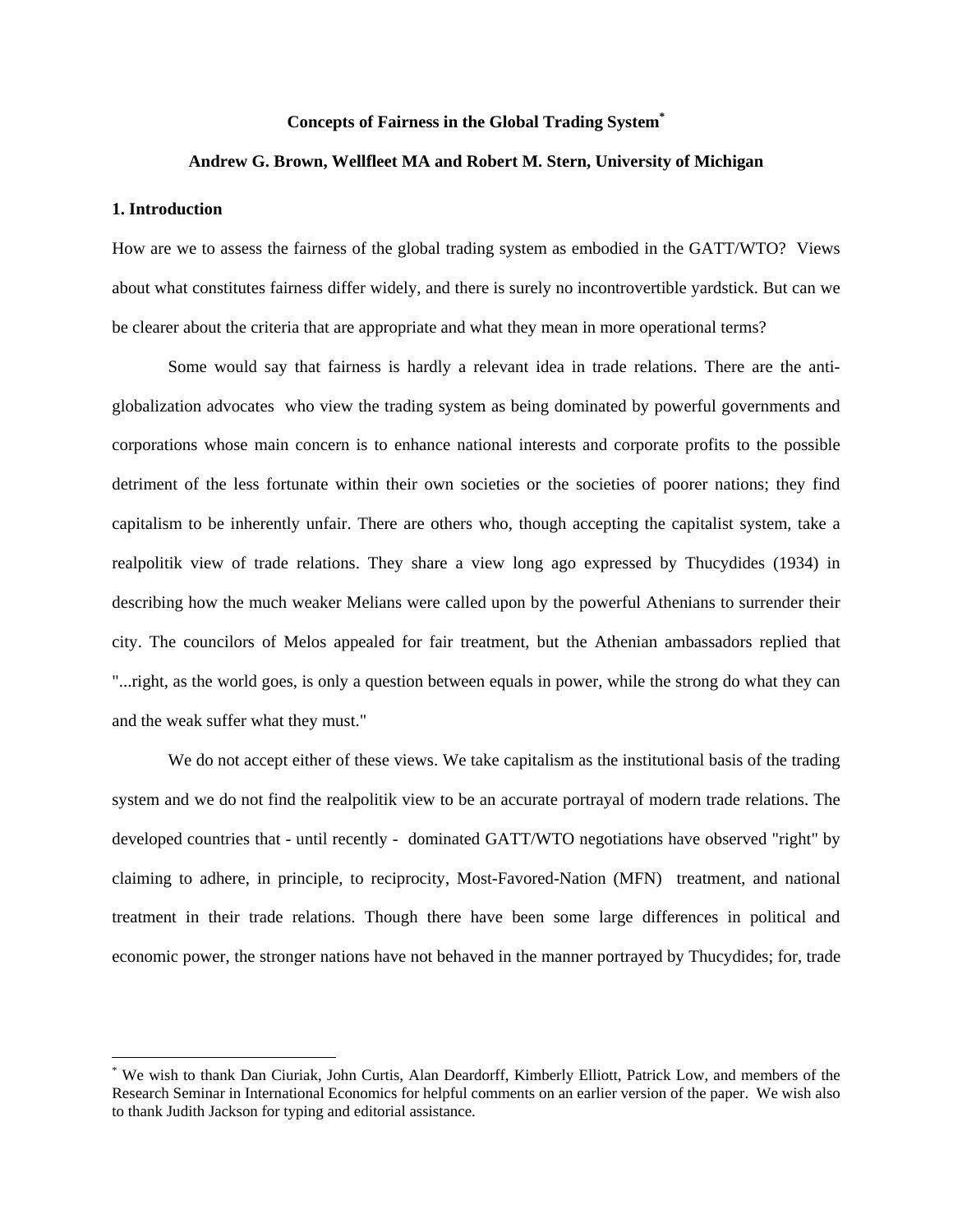relations among modern nation states have not been based on military conquest but rely on cooperation secured through diplomatic persuasion.

The system of cooperation works within a skeletal framework of norms. The framework, however, leaves ample room for differences of views about fairness relating to such matters as the market access arrangements of trading partners, or their commercial practices, or even their different social standards as these affect trade. It is fairness in this context of inter-governmental trade relations, now greatly expanded to include numerous developing countries, that we address here.

We should note that our focus means that we do not directly address one other aspect of fairness relating to trade policies, namely, the internal distributional effects of these policies. It is certainly an important matter for domestic public policy that trade negotiations give rise to winners and losers within national economies. In this paper, we assume that these distributional issues will influence the negotiating stances of governments and affect their perceptions of fairness. In this way, they are part of our discussion of fairness in inter-governmental trade relations.

We take as a premise that, since membership in a system of cooperation like the GATT/WTO is voluntary, its rules and procedures rest on mutual consent. In the context of discussing fairness, this is a crucial characteristic. That is, unless there is a consensus about the fairness of the rules and procedures in the trading system, countries will not willingly abide by them indefinitely. Fairness is therefore an element in the existence and functioning of the system.

Such a system of cooperation is, to be sure, only approximated in reality. The powerful are more able to press for the adoption of rules and procedures that suit them, while the weak are more often obliged to compromise. It can be argued that, since participation is voluntary, no country need accept the negotiated outcomes if it believes that these run counter to its interests. But that is not necessarily so, since rejection would entail withdrawal from membership in the GATT/WTO altogether. A country would then lose all the rights embodied in the GATT/WTO regime, such as MFN treatment and the protections afforded by the dispute-settlement mechanism. Thus, there may be circumstances in which a country may emerge worse off from a round of negotiations, yet to find it has no choice but to accept the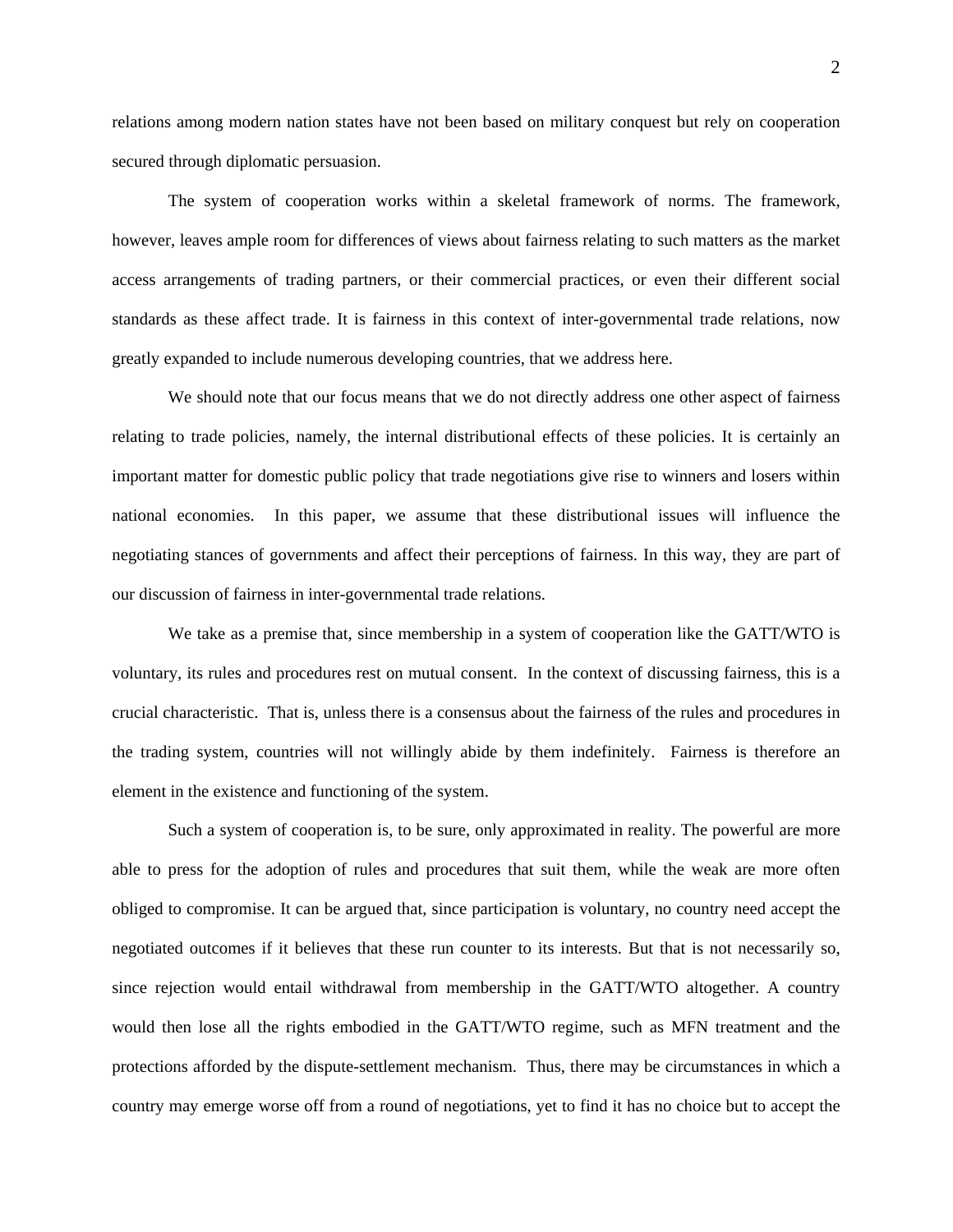worsened status. Nevertheless, it remains true that, if ideas of fairness are seriously and persistently violated, the cooperation on which the system rests will be threatened and the system thereby undermined.

We do not explore the microfoundations of fairness, something that is addressed in the experimental and game- and negotiation-theory literature.<sup>[1](#page-4-0)</sup> We believe that, while the judgments of individuals or nations in matters affecting them have inescapably a self-serving bias, they can all recognize that fairness appears to be met when certain conditions are satisfied — like reciprocity in bargaining situations or equality of treatment in the application of common rules. $^2$ 

In what follows, we argue that fairness in the global trading system can best be assessed in terms of two criteria: equality of opportunity and distributive equity. It should be understood that we do not advance equality of opportunity as a high moral principle. It is an instrumental criterion to be valued for its consequences, namely that it facilitates the reaching of inter-governmental agreements that protect and enhance the mutually advantageous trading system. Distributive equity can also be argued — somewhat more tendentiously — to be an instrumental criterion. That is, in correcting for the disadvantageous initial conditions faced by poorer countries, it is ensuring that all can respond to a legal, or formal, notion of equality of opportunity. For many of us, however, there is also a deontological element in the criterion insofar as we accept it as a moral obligation and do not insist upon it because of its advantages to ourselves. The problem that confronts us in this paper thus lies in defining these criteria in more concrete and operational terms.

<span id="page-4-0"></span><sup>&</sup>lt;sup>1</sup> See for example Carraro et al. (2005) for a review and synthesis of bargaining theory, negotiation, theory, and the theory of fair division. 2

<span id="page-4-1"></span> $2$  In an interesting and insightful paper, Suranovic (2000) has classified these conditions into seven principles divided between "equality fairness" and "reciprocity fairness". Equality fairness includes non-discrimination fairness, distributional fairness, and golden rule fairness. Reciprocity fairness includes positive reciprocity fairness, negative reciprocity fairness, privacy fairness, and maximum benefit fairness. Suranovic describes each of these conditions in detail and provides examples in the context of international trade. Narlikar (2005) interprets fairness to mean legitimacy of process and equity of outcomes in the context of the GATT/WTO. She traces the shifts in attitudes of developing countries towards the GATT/WTO in terms of how the balance between these two concepts has changed. Her idea of fairness as a composite resembles our framework, but there remain difficulties of integrating them. Risse (2005) analyzes considerations of fairness that stem from the trading relationships among countries that reflect differences in comparative advantage, levels of income, and social institutions.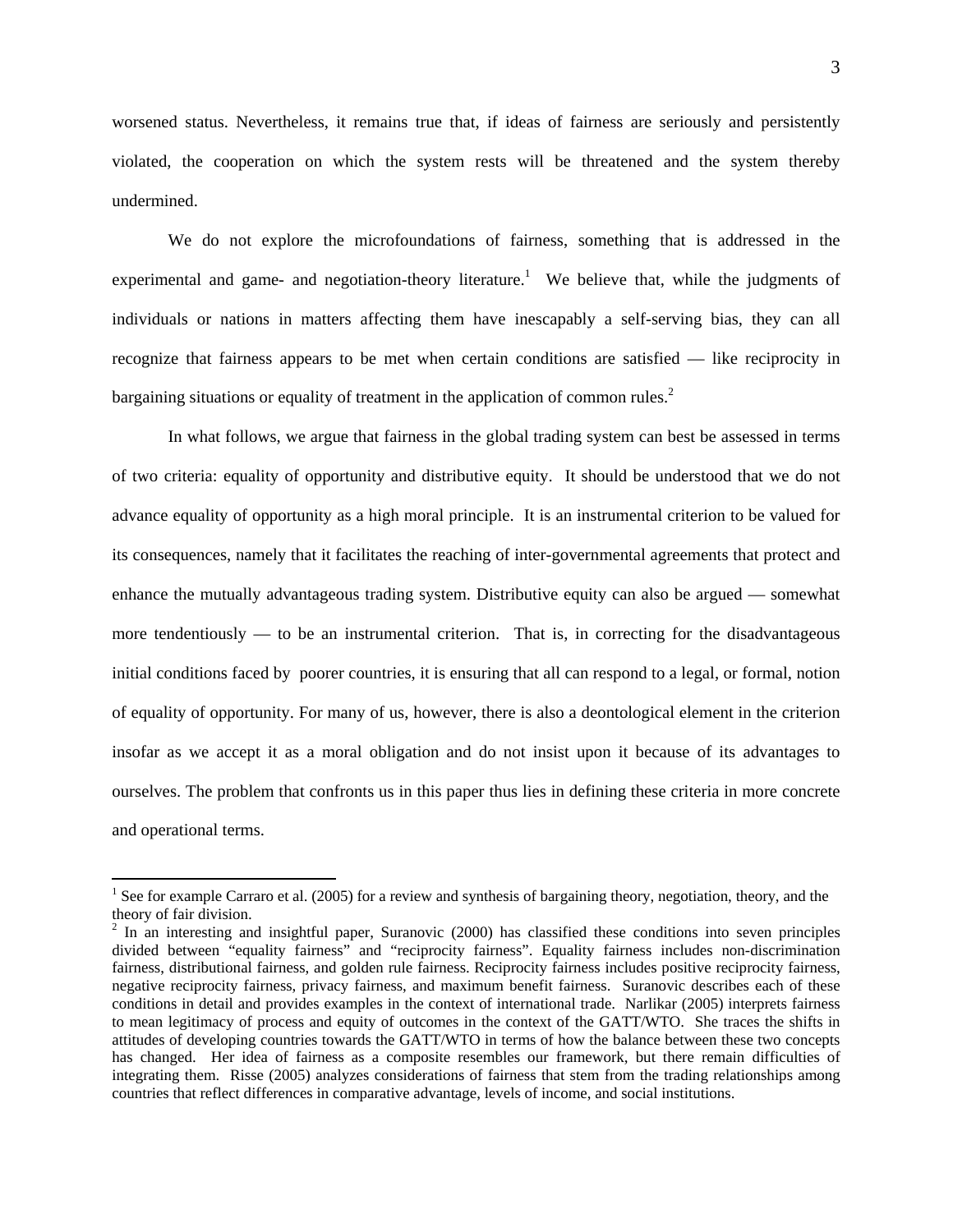It should be noted that we do not include the economists' yardstick of efficiency as a criterion of fairness. Efficiency is pertinent to the extent to which global resources are being used optimally. But no nation is likely to subscribe willingly to successive trade agreements that leaves it worse off, no matter the gain in global welfare. The efficiency yardstick is, however, important in choosing among alternative ways of fulfilling the conditions of fairness. And the analysis of alternatives may in itself alter the perception of fairness that influences agreements. We should nevertheless be aware that the yardstick of efficiency pervades much of the commentary on the global trading system, and — ambiguous though it also is — may tend to overshadow considerations of fairness.

For the purpose of our discussion, we classify the agreements of the global trading system into four categories: commitments dealing directly with market access, such as tariff schedules and service agreements; rules that support market-access commitments by preventing the use of other domestic measures that nullify or impair the commitments or by facilitating the flow of trade; rules dealing with the use of measures to defend against alleged "unfair" trade or with dispute-settlement procedures; and rules dealing with the governance of the system. We define and illustrate the application of our criteria to the first three categories. We say nothing in this paper on the last category though it also raises large issues of fairness.

In Section 2 following, we review the yardstick of efficiency in order to put it into perspective in the context of a discussion of fairness. In Section 3, we discuss equality of opportunity in market access. In Section 4, we ask what distributive equity means in relation to market access. In Section 5, we turn to equality of opportunity in regard to supporting rules. In Section 6, we briefly discuss procedural justice, which is a special case of equality of opportunity. In section 7, we consider fairness in the context of the Doha Round, commenting briefly on the views of Stiglitz and Charlton (2004, 2005) and presenting views of our own, particularly on market access arrangements between developed and developing countries. Section 8 concludes.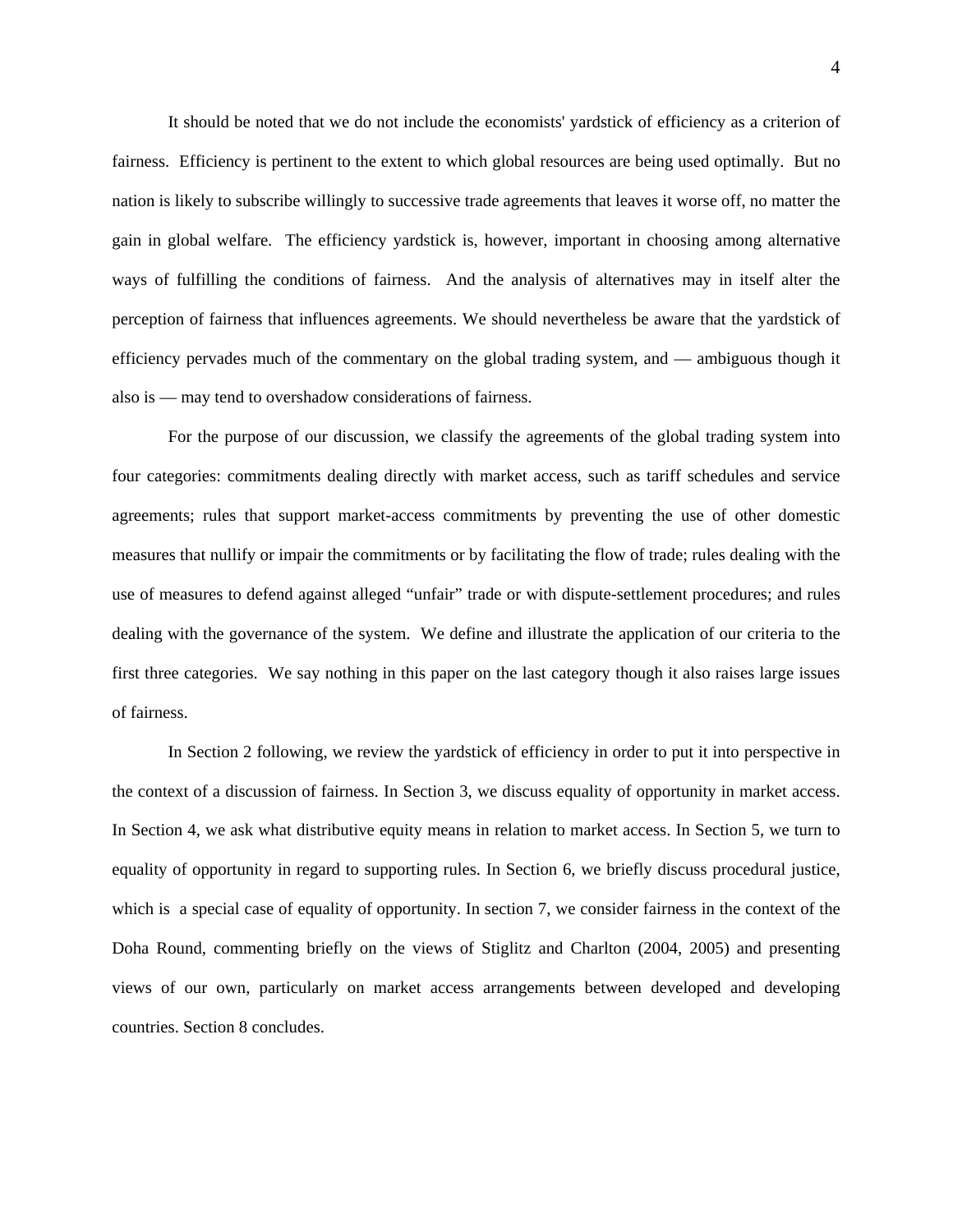### **2. The Efficiency Criterion**

 $\overline{a}$ 

For political leaders and their trade diplomats, bargaining to win gains in market access has been at the core of trade negotiations, and this is what ideas of fairness have turned around. For economists, however, this has not conformed with their way of thinking about rational behavior. Defining rationality as the maximization of utility, they find gains in market access an unsatisfactory standard in that it fails to capture fully the welfare benefits arising from trade negotiations. That is, it focuses largely on the liberalization of export markets and not on the effects of trade liberalization as a whole.<sup>[3](#page-6-0)</sup>

For many economists — borrowing from welfare theory — a practically acceptable criterion of fairness would be that the trade negotiations result in a more efficient global economy. Greater efficiency is defined as a movement toward Pareto optimality, and in the context of international trade, that state would be reached when no country can be made better off without some other being made worse off. If, however, the losing countries can be compensated by the gaining countries, still leaving the latter with some net benefit, this would qualify as an improvement in efficiency. This compensation rule is an important qualification in international trade since gains in allocative efficiency made by individual countries may be offset by losses arising from terms-of-trade effects. However, beyond this compensation rule, the efficiency criterion does not concern itself with the distribution among countries of the welfare benefit that accrues from the trade negotiations. It is a utilitarian view of fairness which says that, so long as no country gains at the expense of any other, no country has rational grounds for resisting multilateral trade liberalization.

For most non-economists (as well as for some economists), a criterion that does not address the distributional issue, appears quite strange; it seems to be evading a central aspect of fairness (a facet that is discussed below). Within the logic of general equilibrium analysis, however, the issue seems less

<span id="page-6-0"></span><sup>&</sup>lt;sup>3</sup> Wonnacott and Wonnacott (2005) have argued that economists have tended to fall into the opposite error of focusing too much on the gains from unilateral import liberalization, neglecting the gains that come from the reduction of foreign trade barriers through reciprocal tariff negotiations. This is misleading since, as they demonstrate, reciprocal tariff negotiations are economically superior to unilateral tariff reductions. The former provides added benefits that the latter cannot. Moreover, while both yield favorable efficiency gains, potentially unfavorable changes in the terms of trade have to be taken into account.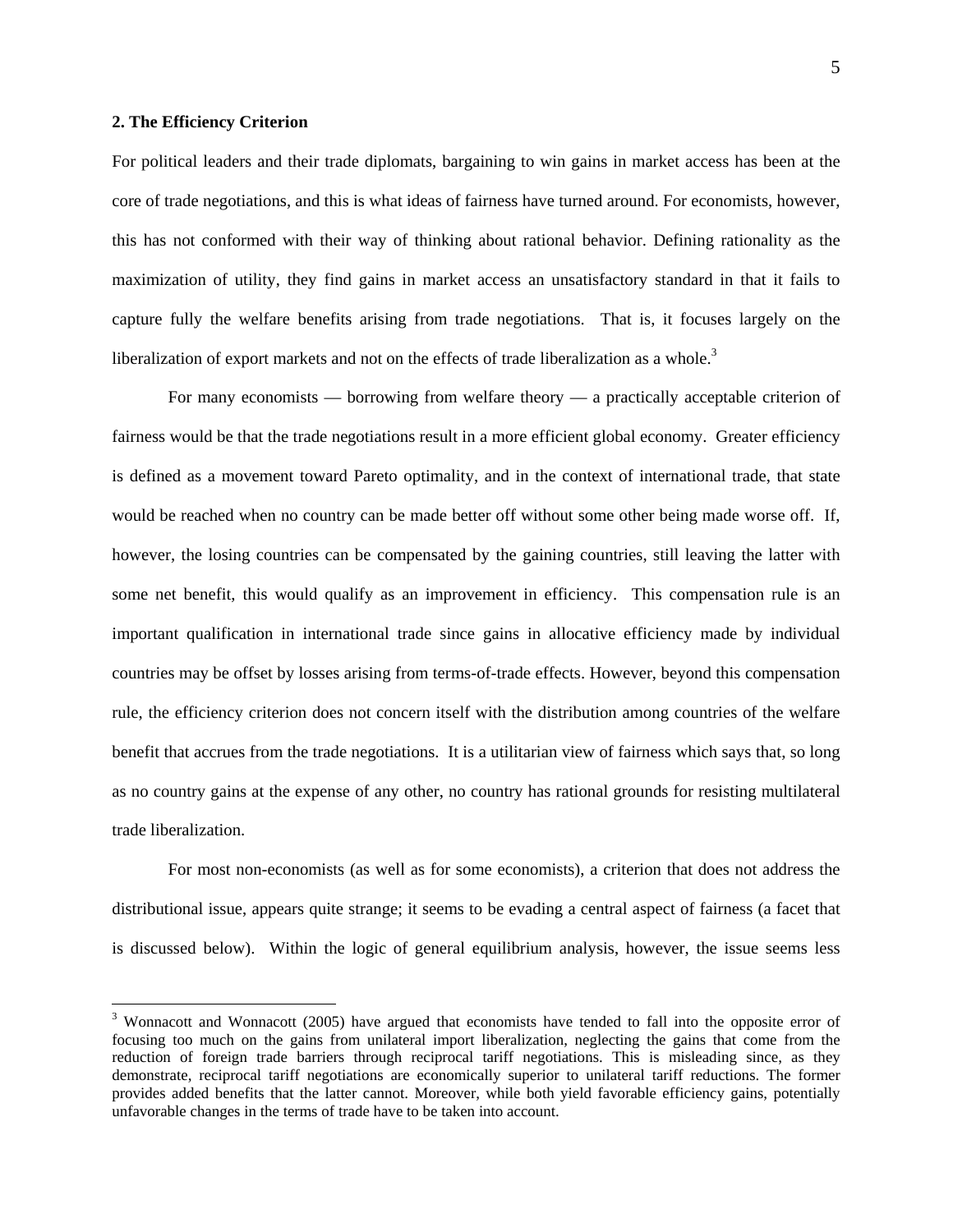relevant. Since the reasoning is that efficiency gains result from trade liberalization, the gains accruing to each country are determined, at least in part, by the country's own action in liberalizing its import trade. If it is within a country's own power to enhance its benefit from trade, the question of fairness among countries does not arise. It is true, however, that each country is affected by the others in so far as failure by the others to liberalize deprives it of the benefit of the expansion of its export industries. Thus, the one concern that the criterion has with the distribution of gains turns on the relative gains that countries make in gaining greater access to export markets.

Though many economists might generally admit that the criterion does not address the issue of the distribution of benefits among countries, they would still defend its value. They would argue that, in defining the conditions under which optimal output can be realized, it makes a major contribution to the assessment of policy measures affecting the functioning of markets. Its central theorem is that, provided certain restrictive assumptions are met, Pareto optimality would be realized when a state of equilibrium is reached in a perfectly competitive market; and so any movement toward this state constitutes a gain. Thus, most economists unhesitatingly support reductions in trade barriers as positive in their effects. They might admit that, because of the political economy of trade relations, the application of such a yardstick of efficiency to the outcome of multilateral trade negotiations may not be a sufficient answer to the question of fairness. But it does seem entirely reasonable that *some* assessment of the effects of the negotiations on the performance of markets is a relevant part of the overall judgment.

Disregard of the distributional issue is not the only criticism that can be leveled against this efficiency criterion. It derives from a theoretical model of the market economy that abstracts from many aspects of reality. Even when accepted on its own limited terms, it has to be qualified by recognition that market failures take place. In the context of international trade, it has long been accepted, for instance, that protection of infant industries on grounds of externalities is, at least in principle, a legitimate exception. Further, still within its own terms of static equilibrium analysis, the criterion disregards the costs of adjustment to a new state of equilibrium that follow from trade liberalization. These can be of no small importance. It is one characteristic of many economies — especially of those in the process of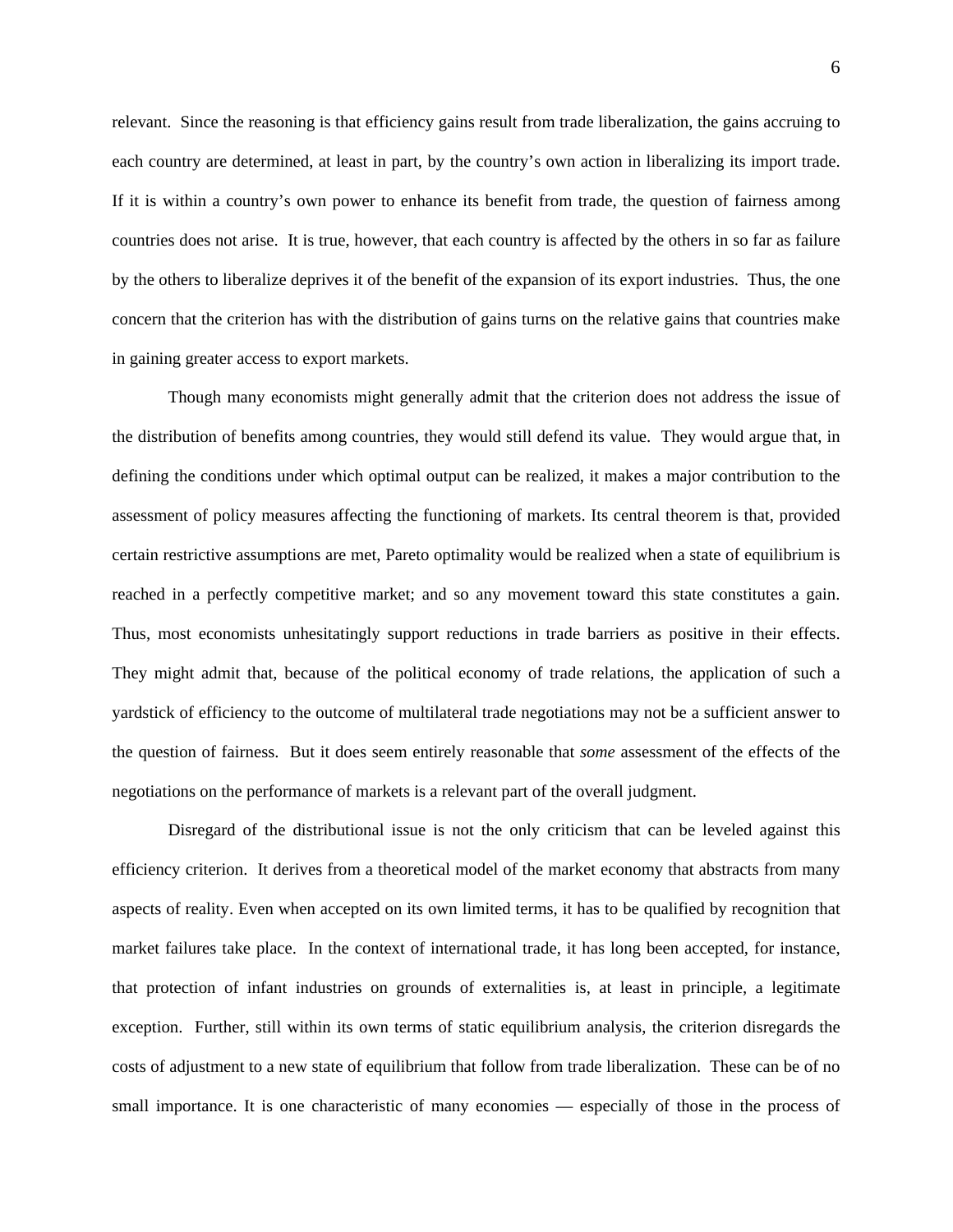development — that they suffer from major structural rigidities arising from poorly functioning markets and institutional deficiencies. Adjustments to changes in market conditions can take many years. This is especially true of agriculture. Thus, for example, in response to lower-cost imports of foreign food, peasant farmers growing staple crops for subsistence and sale may be forced to abandon their land and join the ranks of the underemployed in the cities. Reemployment of the land may have to wait years for sufficient improvements in the rural infrastructure and institutions — such as the marketing arrangements, transport, farm-extension services, or the reform of land ownership — before more productive, and competitive, farming can reemerge. In poor economies with large pools of labor, both land and labor may thus remain idle for many years. Potential output may be lost and, what is perhaps worse, the erosion in the structure of rural society may endanger social cohesion.

The criterion of efficiency is also vulnerable to major criticism because it derives from static equilibrium analysis. It defines efficiency in terms of optimal resource allocation and not in terms of the long-term rate of growth in output. If efficiency is redefined to include the long term increase in output resulting from productivity growth and resource accumulation, the policy prescriptions derived from static analysis may not remain the same. There is unfortunately much less agreement within the economics profession about the policy prescriptions appropriate for economic growth than for optimum allocative efficiency, so the issue is debatable. It is certainly quite possible that there are large overlaps in the policy measures that would improve both static and dynamic efficiency. Economists have pointed to the effects that measures to improve resource allocation may also have on economic growth — the spur of greater competition, for instance, or exploitation of economies of scale, or the knowledge spillovers that come from links with international markets. It seems quite plausible in reality that there may be substantial fusion of the trade measures affecting both static and dynamic efficiency when trade relations are being considered among economies that are at similar levels of technological advancement, have well functioning markets and comparable, supporting market institutions.

But for most developing countries (perhaps leaving aside small countries), whatever the positive effects of foreign trade and investment on economic growth, it seems unexceptional to assert that the pace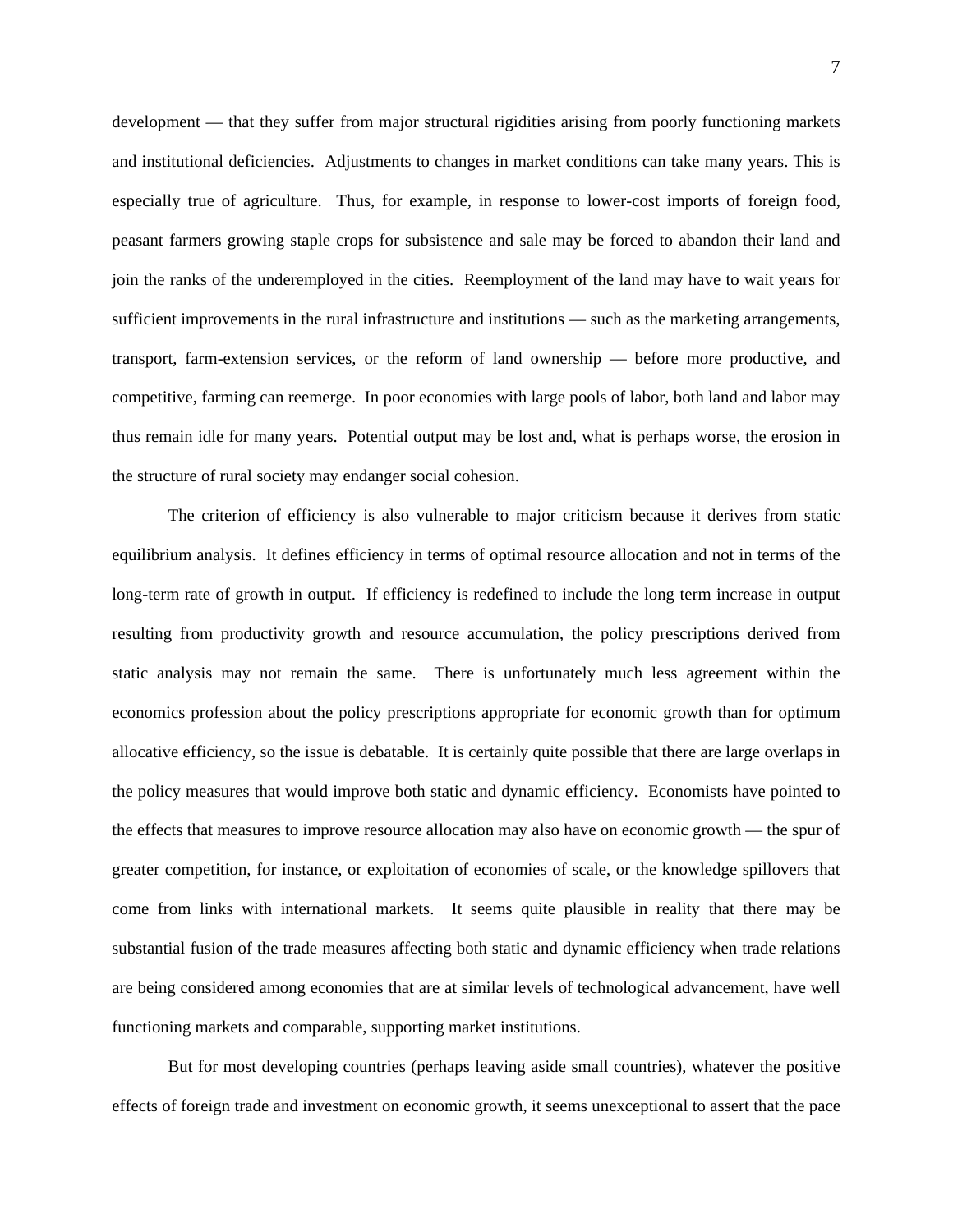of such growth depends primarily on the performance of domestic producers. There has to be a body of (private or public) entrepreneurs able and willing to organize new productive enterprises in response to sufficient incentives and supported by a stable framework of legal, financial and technical institutions. But domestic policies, including trade policies, that take account of the need to promote a growing cadre of domestic entrepreneurs, to encourage diversification and to realize the externalities that generate increasing returns, are likely to diverge from those that focus on the improvement of allocative efficiency. The former may argue for discrimination in favor of domestic producers whereas the latter is neutral on the issue.

Thus, even accepting the utilitarian foundation of the criterion of efficiency, it does not provide an unassailably reliable and clear-cut guide to policy. Market failures have to be allowed for, and a dynamic definition does not lead to the same policy prescriptions. But as a surrogate criterion for fairness in the global trading system, its utilitarian basis constitutes a more fundamental flaw. In his critique of utilitarianism, Rawls (1971) noted that the idea of "the greatest good for the greatest number" is not compatible with forms of social cooperation entered into by equals for mutual advantage. All participants expect some benefit and none seek the greatest good of the greatest number. Without reciprocity, the voluntarycooperation does not take place.<sup>4</sup>

Despite the uncertain intellectual basis for the conventional criterion of efficiency, its prescription in support of free trade has a strong visceral attraction for a great many economists. We suggest that the reason lies not solely in the logic of the equilibrium analysis from which it is deduced but in a broader belief based on two observations, one empirical and one historical. First, it embodies the simple, but irrefutable, truth — so persuasively enunciated by Adam Smith — that specialization raises living standards, and since "the division of labor is limited by the extent of the market," barriers to trade are inherently suspect. Second, it is consistent with the historical observation that capitalist enterprise, operating in ever expanding markets, has appeared to be the most effective way of raising the income and

<span id="page-9-0"></span><sup>&</sup>lt;sup>4</sup> Amartya Sen (1988) has offered an extensive critique of the efficiency criterion. See, for example, his lectures "On Ethics and Economics."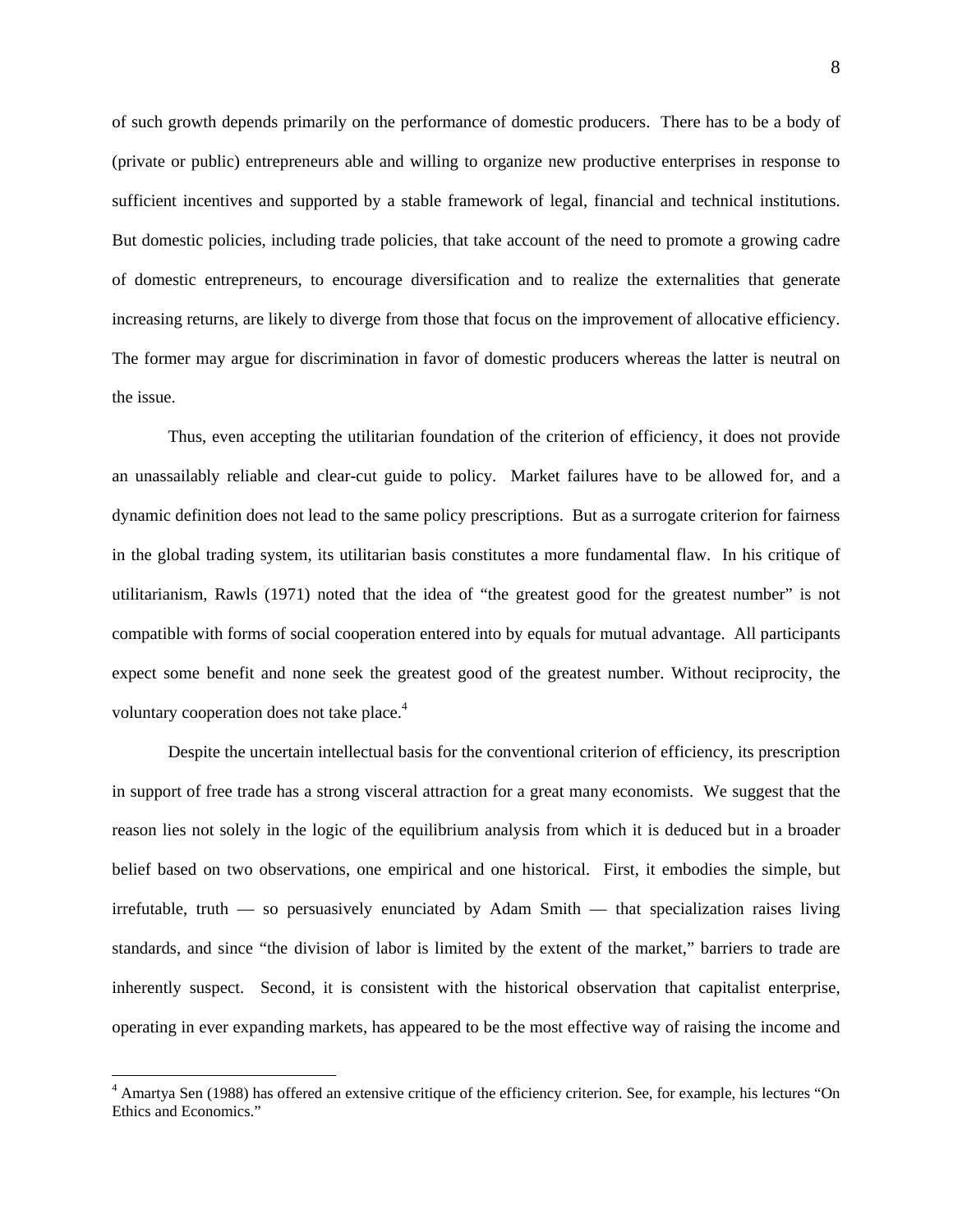wealth of nations. For many, the outcome appears sufficient justification for the criterion.

# **3. Equality of Opportunity and Market Access**

For the developed countries at least, the principles embodied in the GATT/WTO — reciprocity, MFN treatment, and national treatment — appear to have provided a working guide to fairness. They have been forged from long historical experience and have proved their value in promoting trade relations. They therefore deserve great respect. However, none is free from ambiguities or easy to define in operational terms. Perhaps the principle of MFN treatment is the least ambiguous though its clarity is now under heavy attack as the number of bilateral trade agreements, all presented ostensibly as free trade arrangements, has multiplied.<sup>5</sup> National treatment is fraught with disagreements about its interpretation and application, as we discuss later in the section on equality of opportunity and supporting rules. What we focus on here is the use of reciprocity as a guide to fairness.

# *3.1 Reciprocity*

 $\overline{a}$ 

The notion of reciprocity appears operationally important because it assuages the nationalist sentiment that all states harbor and that could otherwise prevent them from gaining the improved market access that they want for their exports. Evidently, no government, unless convinced of the benefits of unilateral trade liberalization,is willing to be accused of giving away more to other states than it receives.<sup>6</sup> Indeed, it has sometimes been politically important for trade negotiators to claim at home that the concessions received in multilateral trade negotiations are greater than the concessions granted. Were this in some objective sense a reality, trade negotiations might have taken place much more infrequently since they would have amounted to a zero-sum game. But, within the clerisy constituted by the trade negotiators from different nations, this large political obstacle has been surmounted by adoption of equivalence as a conventional basis for mutual concessions.

<span id="page-10-0"></span> $<sup>5</sup>$  We do not comment further here on the relation between these bilateral arrangements and the fairness of the global</sup> trading system though the erosion of MFN treatment clearly does harm to the perception of fairness. 6

<span id="page-10-1"></span><sup>&</sup>lt;sup>6</sup> There may, however, be other motives for participation in a global trade agreement. Some governments, for instance, may welcome participation because it allows them to overcome internal opposition to the opening up of domestic markets. This might make them less insistent on full reciprocity.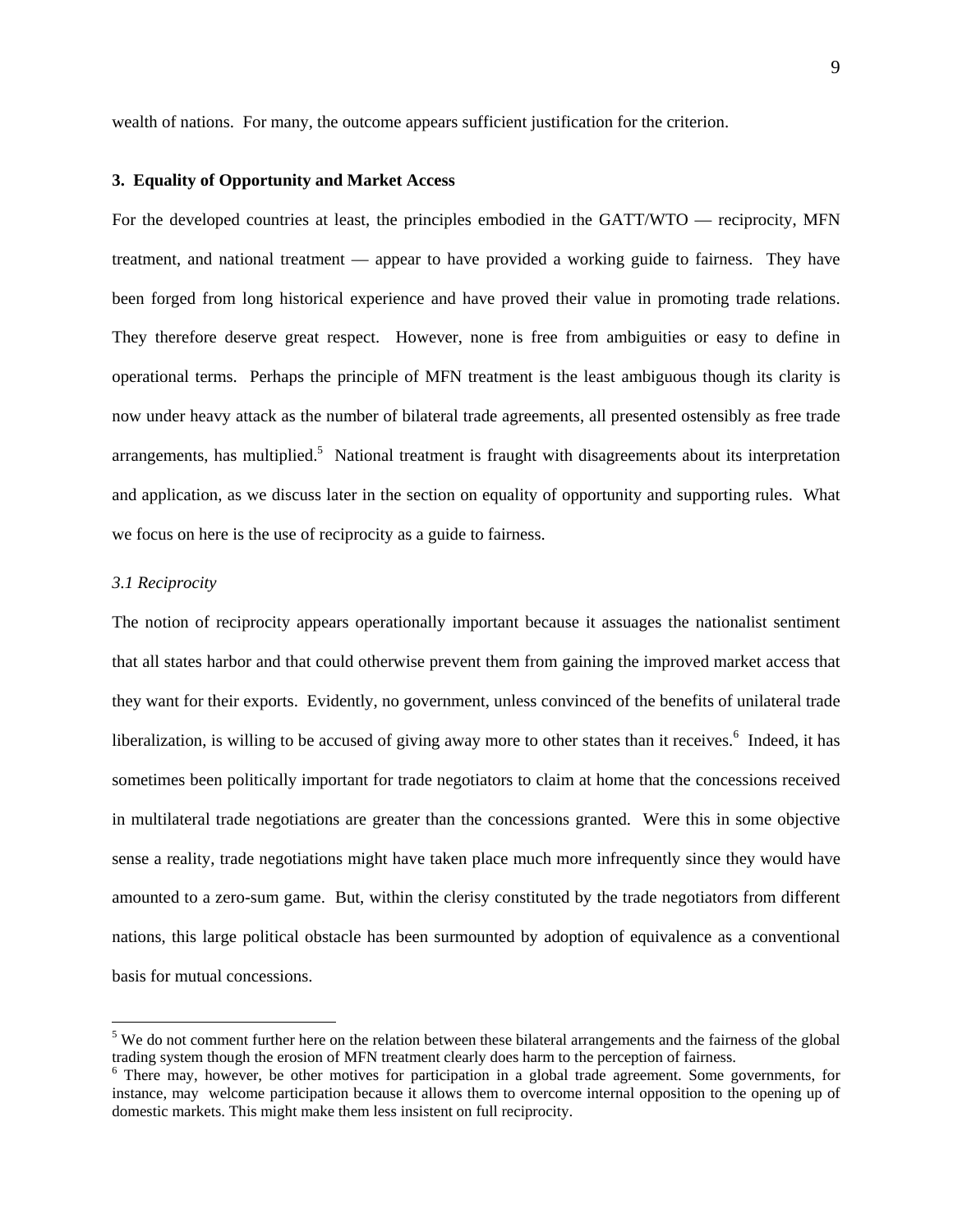The convention of reciprocity has undoubtedly played a large role in the history of trade relations. In bilateral trade negotiations, negotiators have often directly compared, product by product, the size of the tariff cuts and the volume of trade involved in order to assure themselves of equivalence. But this certainly is not an exact and faithful characterization of multilateral trade negotiations witnessed in the more recent past. Finger, Reincke and Castro (2002) demonstrated this very clearly for the Uruguay Round. In the tariff negotiations, they found no evidence that countries had sought to negotiate equivalent gains in market access if equivalence is understood in any precise, quantitative sense. Comparing changes in ad valorem tariffs (using  $dT/(1+T)$  as a meaningful measure), they found for their sample that the tariff reductions given and received by individual countries did not correspond. For example, India and South Korea gave their trading partners reductions that amounted to 6.16 percent and 5.99 percent while the reductions they received were 1.22 percent and 1.87 percent. Moreover, when the tariff cuts for the sample of countries were multiplied by the value of the imports or exports to which the cuts applied — a measure of the gains in market access — numerous countries recorded large imbalances. This lack of equivalence might, of course, have been lessened or made greater if we could include the potential gains in market access resulting from the liberalization of trade in services, and from the revisions or introduction of several rules that affected market access.

Nonetheless, it can reasonably be argued that, in recent negotiations among the developed countries, a rough sense of equivalence could be perceived to have guided them even if there was no close accounting of the gains in market access. In each of the major areas of negotiation, the mutual concessions among these countries were roughly comparable. In tariffs, for example, though the average reduction was not exactly the same, the differences were not large (since tariff levels were already low). Likewise, in the service industries, what negotiators sought was national treatment in each other's markets, and it could well be argued that, since firms in all these countries were more or less equally able to make gains in the others' markets, the potential gains in market access were comparable. Much the same could also be said of the changes made in rules such as technical barriers to trade, which affect market access.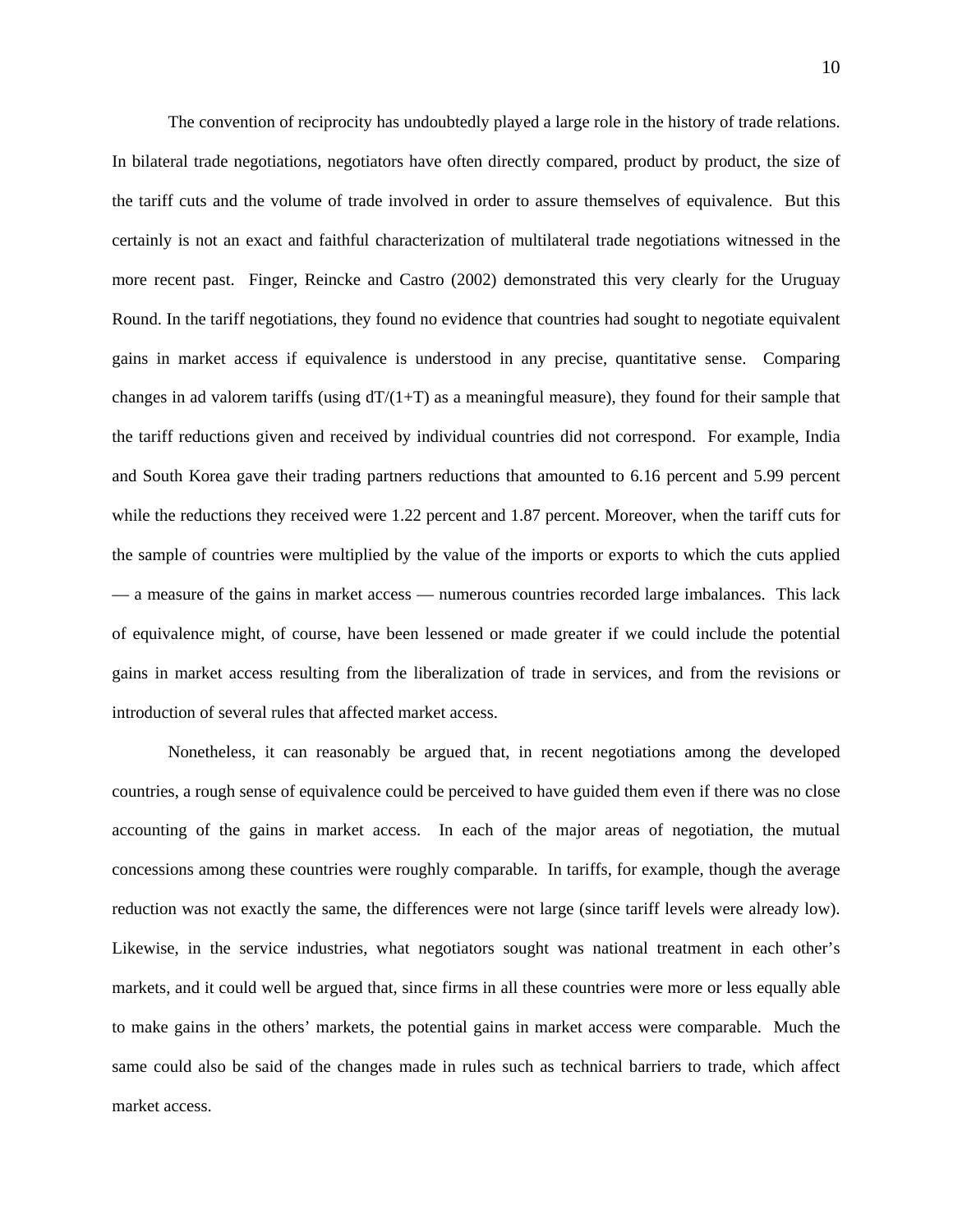However, this kind of judgment cannot be so readily made in regard to the outcome of the Uruguay Round negotiations affecting trade relations between the developed and developing countries. There was neither the same symmetry in the different trade measures on which the trade partners made concessions, nor could it be assumed that the supply responses to the reductions in similar measures would be roughly comparable. The most dramatic gain for the developing countries was purportedly the agreement gradually to dismantle the Multi-Fiber Arrangement (MFA). In return, these countries undertook to lower or bind their tariffs, remove quotas, open up their service industries to some degree, and abide by new or revised rules for such matters as subsidies, foreign direct investment (FDI), and intellectual property. In some of these areas of negotiation, such as the service industries or the new or revised trade rules, the gains in market access clearly favored the developed countries. Were these offset by a possible excess of gains accruing to the developing countries that arose from the mutual reduction or removal of tariffs and quotas by all countries? It is evidently extremely difficult to form a judgment and all the more difficult if we add in both the financial transfers implied by the agreement on intellectual property rights — though not a market-access issue at all — and the back-loading of the removal of the MFA quotas. Thus, with regard to the relations between developed and developing countries as reflected in the Uruguay Round outcomes, the criterion of equivalence in market access gains seems to recede into a fog of uncertainty.

Does this mean then that the criterion is useless? This does not appear to be so. In the earlier stages of multilateral trade negotiations, at least in relations among themselves, the developed countries have in the past adopted common formulae for tariff reductions and agreed on the inclusion or exclusion of other negotiable items on the basis of expected reciprocal benefits. It is when negotiations advanced to more concrete and specific levels that the attention of negotiators appears to have shifted from the issue of inter-country equivalence to an internal accounting of the political value or cost of the concessions gained and granted. At that point, there is no particular reason to expect any correspondence between the intercountry equivalence implied in the initial framework for negotiations and the political balance sheet drawn up at home. Even so, Finger, Reincke and Castro (2002) found that in the final stages of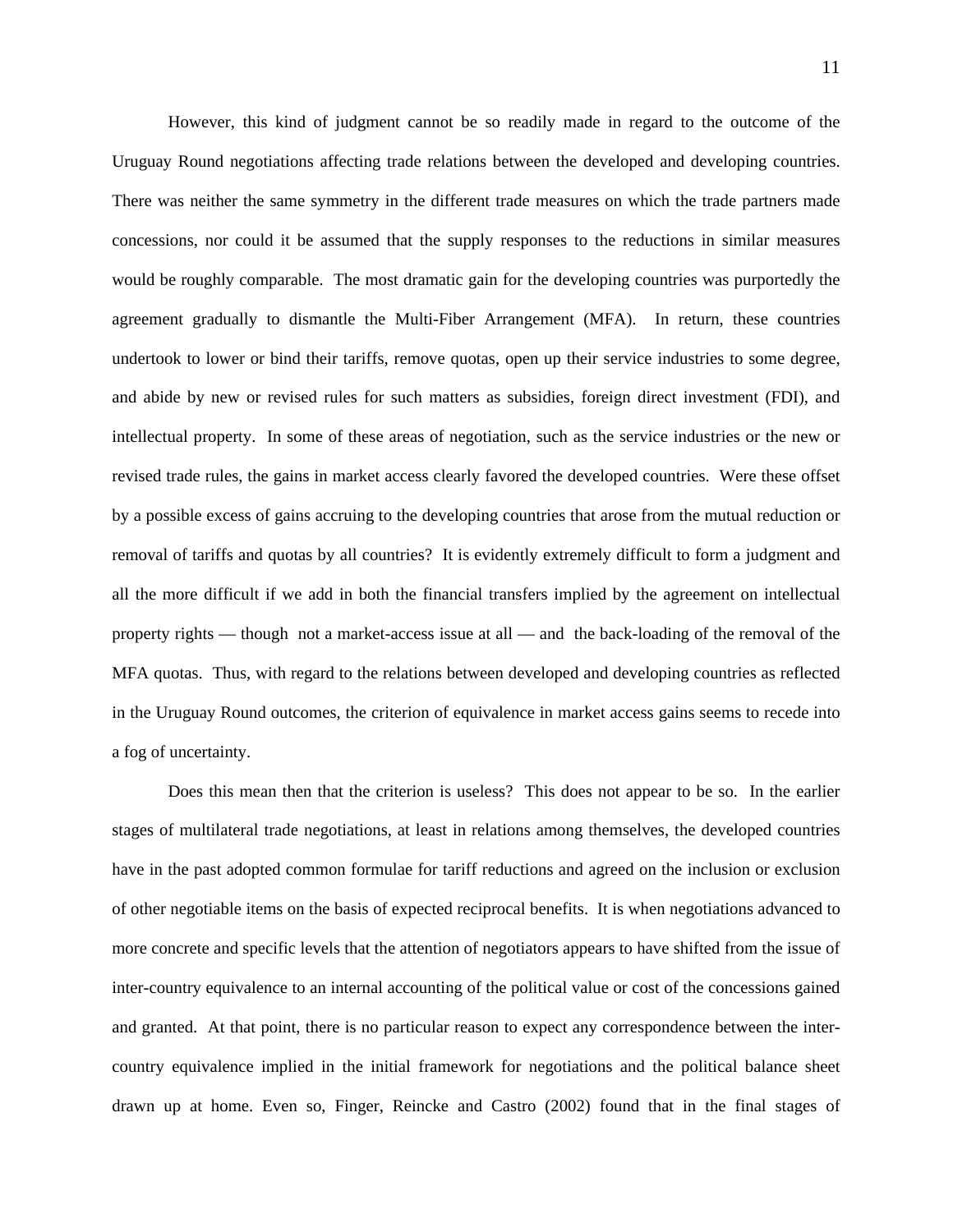negotiations on tariff reductions, delegations still sought to assure themselves that all parties had made their "appropriate contributions."

Again, however, the initial usefulness of the criterion appears to have worked out much less satisfactorily in the Uruguay Round when relations between developed and developing countries are considered. The large differences among these groups of countries in industrial structures and in inherited trade policies (not to mention disparities in bargaining power) made for substantial differences in the content of the bargains struck. So, compared with the bargain struck among developed industrial countries, there was evidently less comparability in the negotiated changes in measures and more uncertainty about the outcomes measured in terms of the consequent expansion in exports.

Still, understood as rough equivalence, the criterion remains important. It counters the nationalist sentiment that can breed mutual mistrust and impede trade cooperation. For such cooperation, it is important that states perceive themselves as being treated as equal, and independent, entities. In so far as the gains in market access can be measured, there is an objective means of assuring every state that it has been so treated. But it has to be admitted that there is great difficulty in translating the criterion into measurable trade outcomes. It is only expected equality of opportunity, not equality of outcome that can be the basis of negotiations among market economies. And if the outcome does not correspond at all to expectations, the sense of fairness is not fulfilled.

#### *3.2 Initial conditions*

Even if equivalent gains in market access could be realized in the rounds of multilateral trade negotiations, that would not assure countries of equality of opportunity in regard to market access. Countries enter into negotiations with many differences in the level and profile of their trade barriers, and equivalent reductions in trade barriers do not eliminate these differences. However, successive rounds of negotiations narrow the absolute differences and may eventually render them unimportant. This has been happening among the developed countries since WWII in non-agricultural goods and has begun more recently in some services.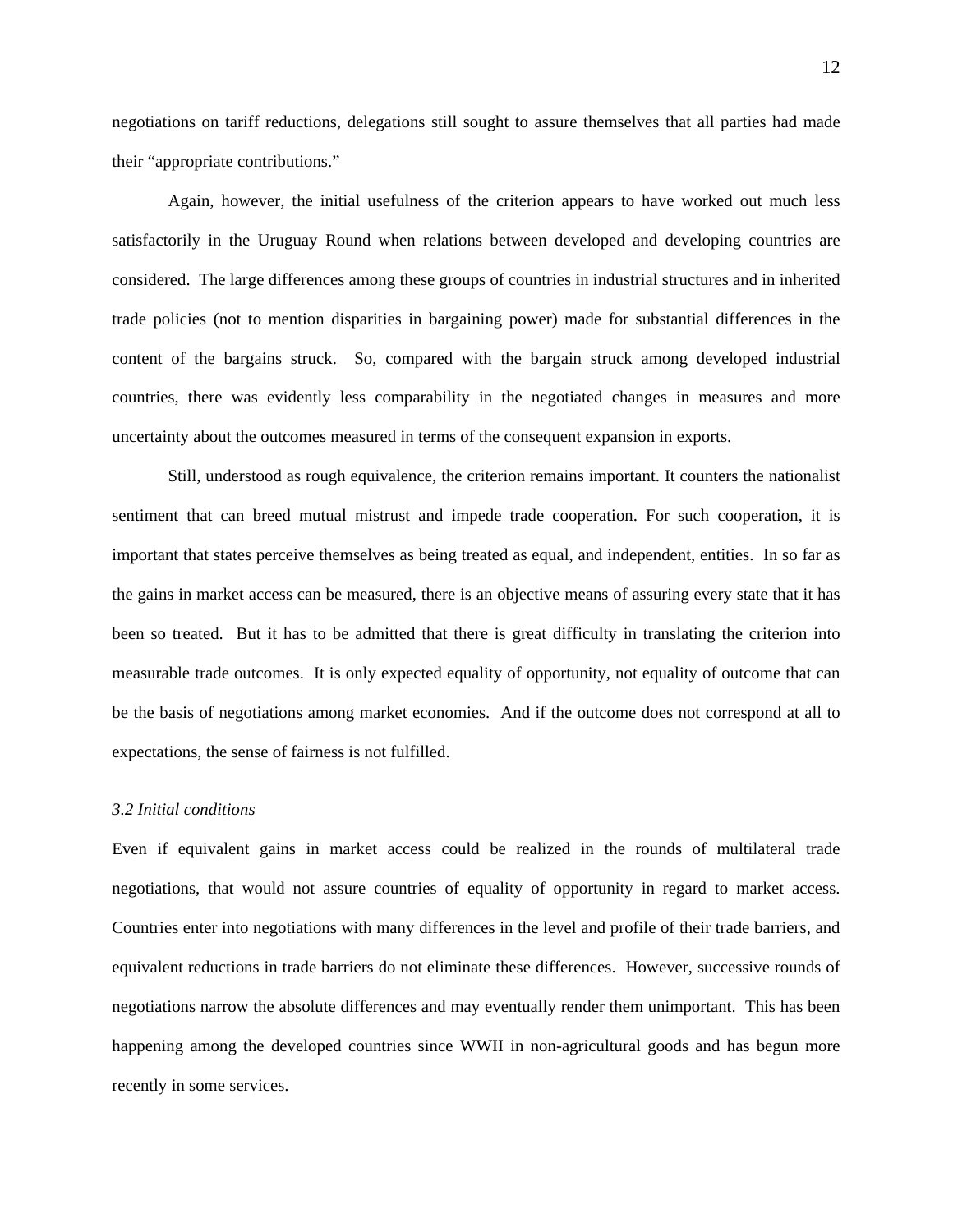But between the developed and developing countries, large differences persist. As has long been pointed out, there are biases in the trade barriers of developed countries against the exports of developing countries. The most obvious instance is the array of measures that restrict trade in agricultural products. Certain labor-intensive manufactures, most notably textiles and apparel, face relatively high tariffs. Tariff escalation by the degree of processing of primary products likewise appears directed against products in which developing countries have a comparative advantage. That these kinds of barriers introduce an overall bias into the developed countries' MFN trade policies appears to be borne out by the measure of trade restrictiveness constructed by the IMF and World Bank. (IMF and World Bank, 2004). The measure covers some of the more important trade barriers – MFN tariffs, core non-tariff barriers (NTBs), domestic agricultural subsidy schemes, and the major preferential programs. As Hoekman (2004, p. 14) notes, when the preferential programs of developed countries are left out of the calculations, the measure indicates that low-income developing countries (as defined by the World Bank) would face greater barriers to their exports to OECD countries than would other exporters from developed countries.<sup>[7](#page-14-0)</sup>

On the other side of the coin, it is also a fact that, among developing countries, trade barriers on non-agricultural goods and services remain high across-the-board. Over the last twenty years or so, numerous countries have unilaterally lowered their tariffs on manufactures, lessening the disparity in existing trade barriers. Some countries bound all their tariffs during the Uruguay Round but many bound only some. Whether the coverage was complete or not, the great majority set their bound rates at levels that were substantially higher than their current, applied rates. So many countries have accepted only limited formal obligations in granting market access.

The gradual lessening of these embedded biases in trade barriers of both developed and developing countries is a condition of realizing fuller equality of opportunity in market access.

<span id="page-14-0"></span><sup>&</sup>lt;sup>7</sup> It should also be remembered that many of the OECD countries trade on a duty free basis with each other as members of the EU or NAFTA.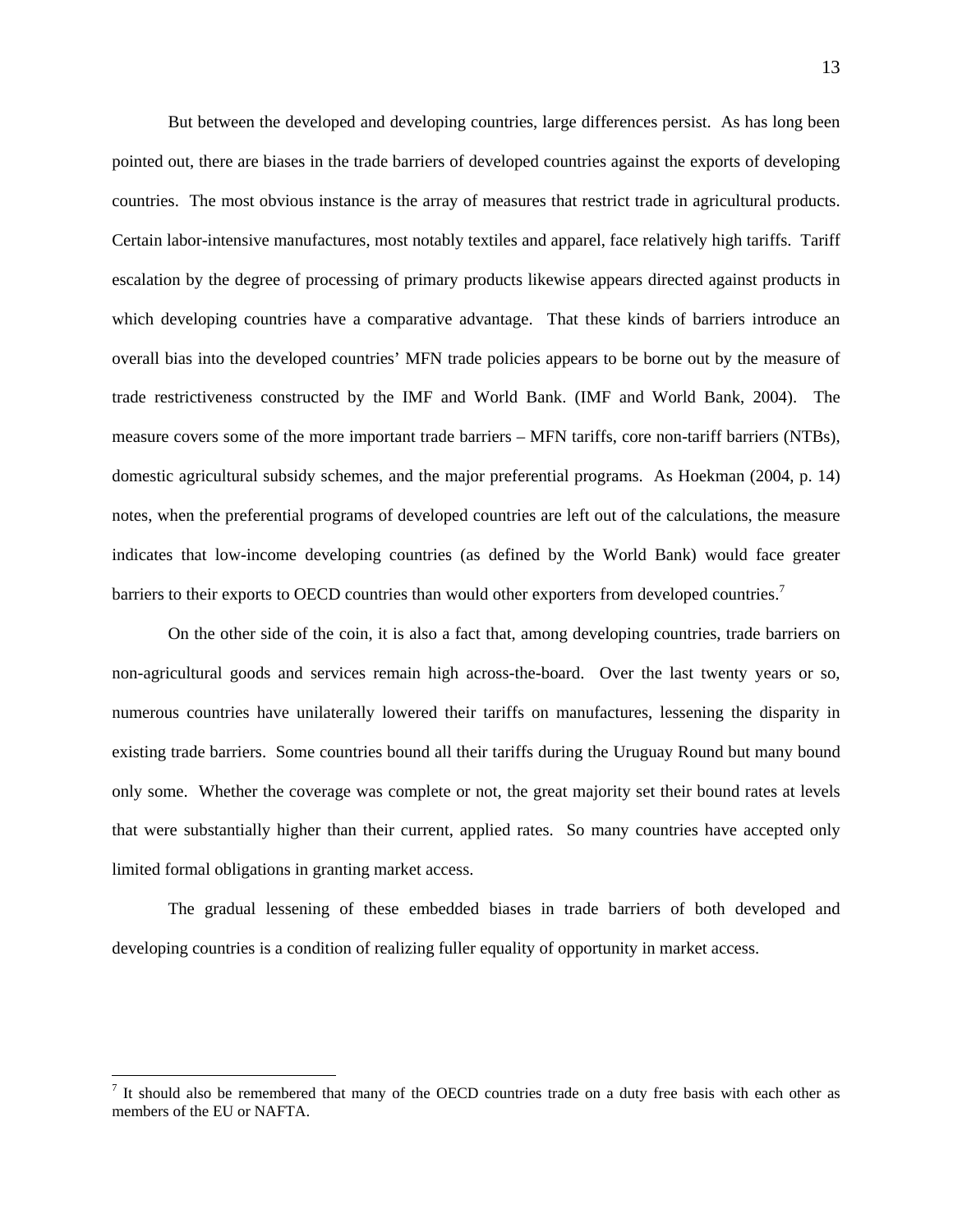### **4. Distributive Equity and Market Access**

 $\overline{a}$ 

Does fairness demand that equality of opportunity in market access be modified, in some degree, to satisfy distributive equity? There are at least two grounds for supporting this position.

One derives from a sense of moral obligation to the poor. The great disparity in levels of living among countries and the very large numbers of people living in extreme poverty have convinced many that the governments of rich countries have a responsibility to assist the poor countries in alleviating their poverty. The most visible expression of this obligation is the provision of aid. But since foreign trade is widely seen to play a part in economic betterment, it is identified as another means of pursuing the same end.

It can also be argued that equality in market access will not be realized so long as some countries are unable to take advantages of the opportunities created by negotiations. The global trading system presupposes the operation of freely competitive markets in which firms in the participating countries respond to new opportunities. But a number of poor countries do not yet have such well functioning markets and merit favorable treatment to strengthen their capacity to exploit new opportunities.<sup>[8](#page-15-0)</sup>

But what does distributive equity mean in the context of the global trading system? It is familiarly associated with the redistribution of income or wealth, but that clearly does not apply here. Though some Third World advocates argued otherwise in past decades, the trading system today is not seen as a vehicle for resource transfers. It is an arrangement for promoting commercial relations among firms and individuals in different countries that are expected to be mutually advantageous. In our view, distributive equity only acquires meaning in this context if the trading system contributes to accelerating the economic development of the poorer countries. This may be accomplished in one, or both, of two ways.

<span id="page-15-0"></span><sup>&</sup>lt;sup>8</sup> Wealthy countries may, of course, have other motives for assistance to developing countries. They may want to promote development in order to limit uncontrolled immigration across borders, or to combat terrorism, or, more broadly, to exercise political influence. But these do not raise the issue of distributive equity.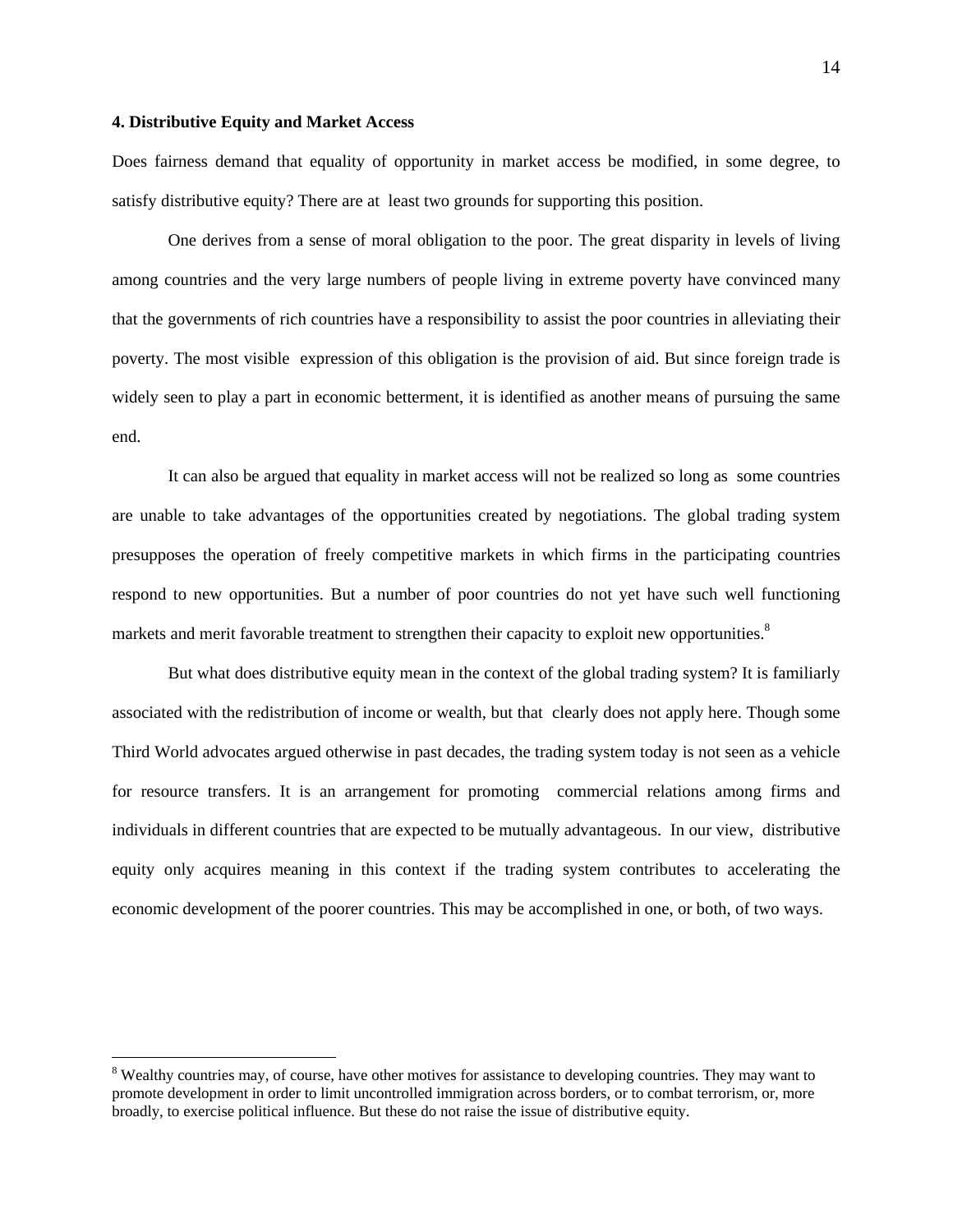It is through gains in access to foreign markets that the domestic market can be enlarged and that specialization can be enhanced, leading to such possible beneficial consequences for growth as learning, economies of scale, and technological improvements. More controversially, it is also through protection of domestic markets that, at least in the earlier phases of development, domestic firms (whether nationally or foreign owned) can be induced to establish, to expand and eventually to become competitive with their larger, technologically more advanced foreign competitors. But how far individual countries can gain access to other countries' markets and how far they can gain their consent to protect their own markets, are matters that have to be settled in their relations with other countries.<sup>9</sup> Thus, the requirement of distributive equity in the global trading system is presumably that the development of poor countries should be favored through the common pursuit of measures that accord their firms preferred status in their foreign or domestic markets or both.

In practice, developed countries have offered favorable access to their markets through their several non-reciprocal preferential programs.<sup>10</sup> Under the Generalized System of Preferences (GSP), the developed countries have provided developing countries with preferential access to their markets since the 1970s. In addition, both the U.S. and EU operate other, still more favorable, schemes for particular groups of countries, such as the countries of Sub-Saharan Africa under the U.S. African Growth and Opportunity Act (AGOA) or the EU's Cotonou Agreement that favors the African, Caribbean, and Pacific (ACP) former colonies. Further, the developed countries generally provide still more extensive preferences to the least developed countries.<sup>11</sup>

<span id="page-16-0"></span><sup>&</sup>lt;sup>9</sup> True, we cannot exclude the fact that countries may independently benefit from unilateral reductions in trade barriers and that, indeed, this may be an integral part of their growth strategy. Thus, viewing trade benefits solely in terms of national economic growth does not necessarily provide a comprehensive definition of all the benefits from trade. But it is part of a comprehensive definition and does raise the issue of equity.<br><sup>10</sup> These preferential measures are sometimes discussed as though they were a means of redistributing current

<span id="page-16-1"></span>income generated by trade to developing countries. A criticism of preferential programs is, for instance, that the rent is sometimes captured by importers in the developed countries. But if the intent of the measure is to promote development, what matters is not the effect on the current distribution of trade income but the effect on production and exports in the developing country. Some long-standing preferential arrangements, however, clearly no longer serve any development purpose and are no more than mechanisms for income transfers. The arrangement covering the exports of a few developing countries under the Sugar Protocol of the EU is an example.<br><sup>11</sup> For a review of the literature on the benefits of preferences for developing countries, see Hoekman and Ozden

<span id="page-16-2"></span><sup>(2005).</sup>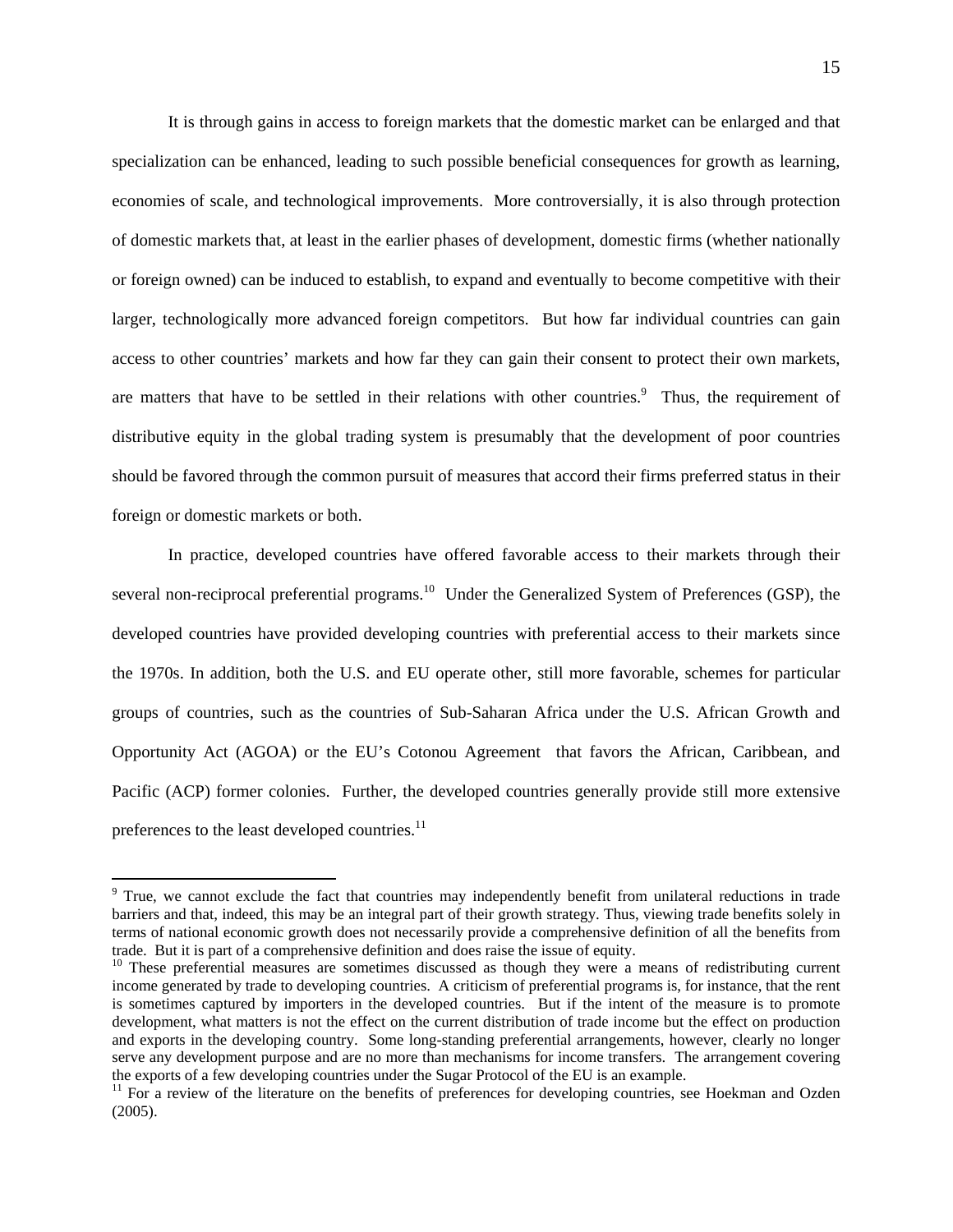These preferential schemes have been of some value, though often less than expected. Their product coverage is quite extensive, ranging in 2001 from over 60 percent of dutiable imports into the Quad countries from GSP beneficiaries to 100 percent for imports into the EU from least developed countries under its Everything But Arms scheme once the scheme is fully implemented, according to UNCTAD (2003). Measured as a discount on the MFN rate, the tariff preference also sounds quite large. Mattoo and Subramanian (2004) calculate that, under the GSP scheme of the Quad countries, tariffs are roughly 50 percent below those applied under the MFN, and more under the other schemes. However, in some schemes, the actual use of these preferences falls far short of their potential use. According to UNCTAD (2003, p. 5), under the Quad's GSP schemes, less than 40 percent of the covered imports actually entered the importing countries at the preferential rates.<sup>12</sup> One possible reason for this lack of use is that exporters found the transaction costs of the certification process too heavy in relation to the saved preferential margin. That is, despite the large discount on the MFN rate, the margin is, in fact, only some 2 to 4 percent on average, according to Mattoo and Subramanian (2004, p. 397). A more common speculation is that exporters were unable to comply with rigorous rules of origin.

The conclusion we draw is that, while the schemes have surely benefited individual producers, their impact on the overall export performance of countries is an open question. The fact that some 60 percent of the products listed under the Quad's GSP schemes were exported without the inducement of a preferential margin suggests that the schemes may have played only a minor role in assisting the export growth of developing countries in general. The main impetus may have come from internal economic growth, structural change, and export-oriented policies.

Much more controversial is the question whether distributive equity demands that the global trading system should also allow developing countries freedom to apply preferential measures in support of firms within their own domestic markets. Responses turn on the causal beliefs held about the effectiveness of protectionist measures in assisting national development. There is ample empirical

<span id="page-17-0"></span> $12$ We should note, however, that the fragmentary evidence, in UNCTAD (2003, p. 6), does seem to indicate that exporting firms in the least developed countries have responded more fully to the inducement, having recorded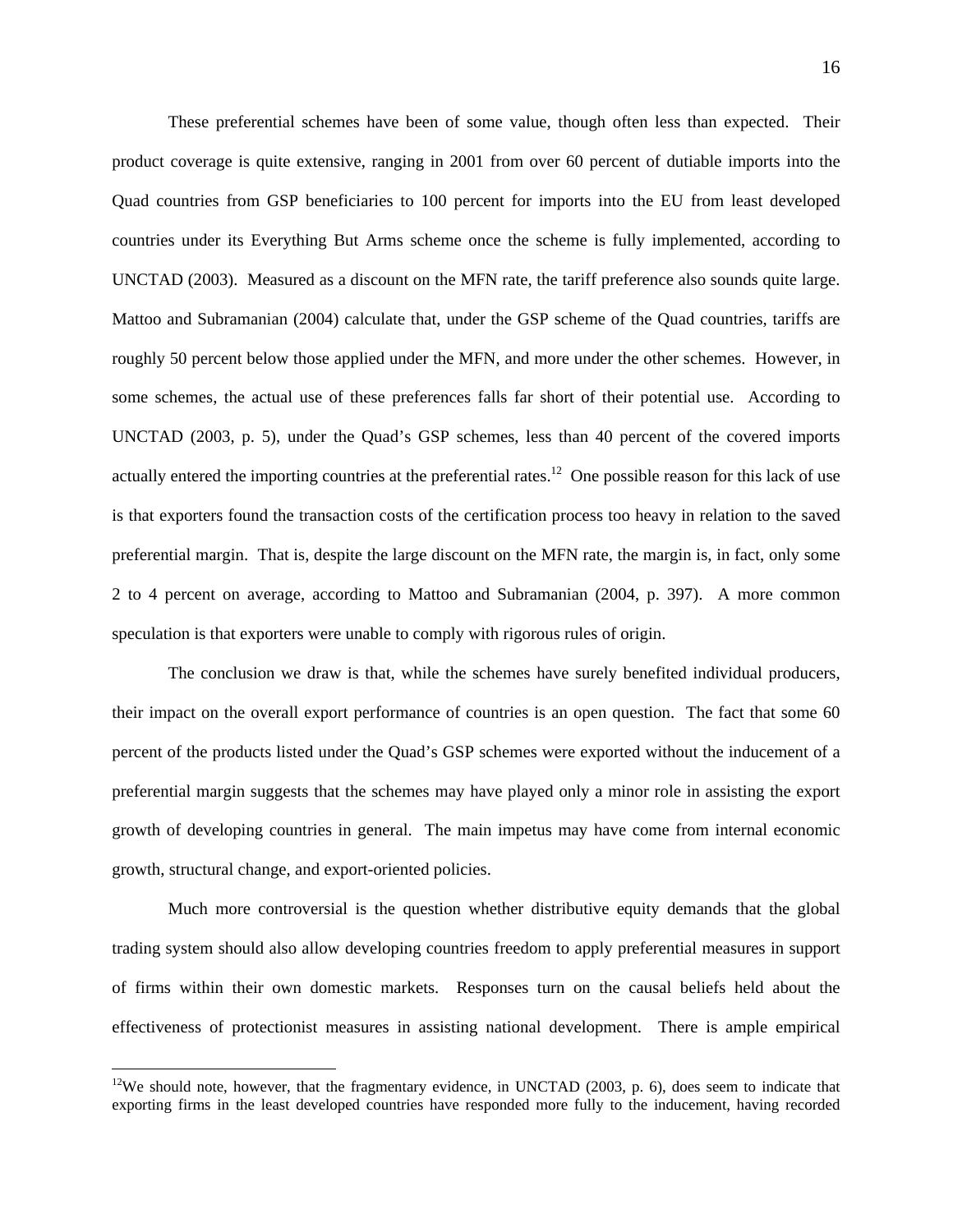evidence that the highly protectionist, import-substituting policies pursued by a number of countries in earlier postwar decades were often detrimental to sustained development. The policies encouraged the emergence of inherently high cost industries, contributed to biases in domestic cost structures that impeded export growth, and sheltered domestic enterprises from competition and the need to innovate. Greater openness has tended to be associated with higher economic growth. However, this criticism of inward-looking policies does not demonstrate that protectionist measures, as part of an array of domestic policies, are ineffective in contributing to the development of emerging countries. The recognition of the value of protection in fostering the establishment of new industries has a long tradition. In providing protection from foreign competition, protection may allow time for new firms to learn and to overcome scale disadvantages.

These differences in causal beliefs are not likely to be resolved any time soon. Practically, the persuasiveness of the one view or the other depends a great deal on the specific circumstances of the individual country under consideration. Countries vary so enormously in their economic size and stage of economic development that any sweeping generalization may justifiably be suspect. This being so, any agreement on how the global trading system can fairly address the issue, is only possible if the differences in causal beliefs are accommodated. This means that the multilateral trade rules should make adequate allowance for the use by countries of protectionist measures that are defensible as developmental policies.

#### **5. Equality of Opportunity in Supporting Rules**

#### *5.1 Developed countries*

Reciprocally negotiated reductions in the principal trade barriers are supported by other rules like those relating to customs procedures, the application of sanitary or phytosanitary standards, technical barriers to trade, the use of quantitative restrictions, and subsidies. Some of these rules partly serve to enhance market access in that they facilitate trade and reduce transactions costs. But they also meet the need of trading partners to reassure themselves that the value of the negotiated concessions on direct trade barriers

higher utilization rates. Preferential margins were, of course, higher and perhaps rules of origin were less onerous.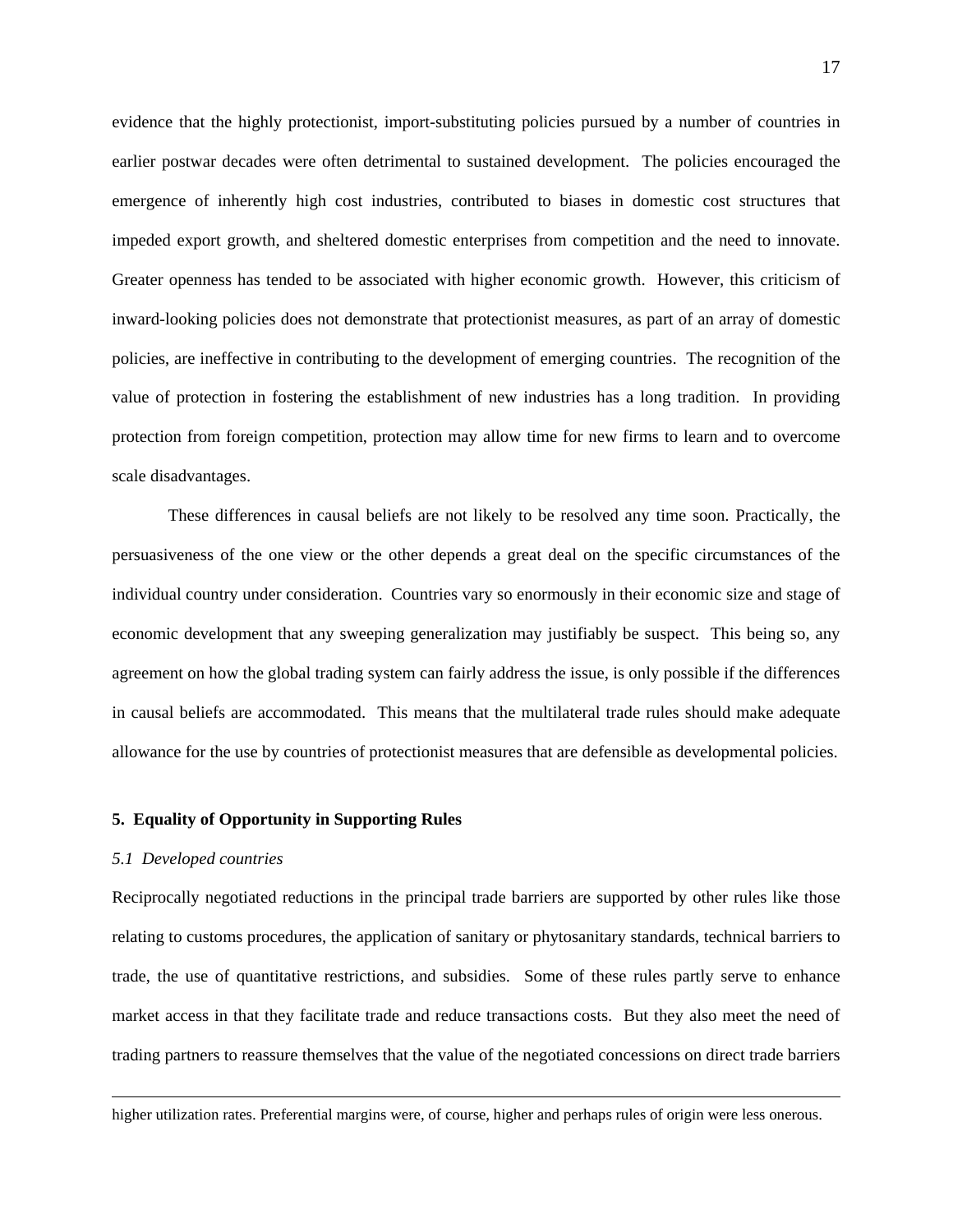would not be emasculated by other domestic regulations or practices. Underlying the formation of these rules has again been the criterion of equality of opportunity. Countries have sought equivalent treatment. Along with the procedures for dispute settlement and the use of measures against "unfair" trade, these constitute the rules of the game and are of great instrumental value in promoting a system of cooperation in which trade can flourish.

The process of rule formation has been, and continues to be, a fluid one. Since the GATT was first ratified after World War II, many of the original rules have been repeatedly revisited and revised, and there have been numerous additions to the rules. Most commentators would doubtless agree that countries are now more assured of equitable treatment than was the case fifty years ago; there is less evasion of the formal market-access commitments than there was. But, reflecting the diverse circumstances of member countries, every step forward has been made in the face of often strongly held differences of views on what constitutes a fair rule. Progress has been possible when countries have been able to bridge the gap in their different perceptions of fairness. Their perceptions have not necessarily merged, but they have been sufficiently close to make possible mutual accommodations for the sake of the greater trade cooperation from which they all benefit.

Political obstructionism motivated by a self-interested bias has, of course, not been absent in limiting rule formation. Despite no large differences of perception about fairness, agreement on some seemingly straightforward matters has sometimes been slow to reach. In the 1950s, for example, European countries complained about the so-called American selling price method of customs valuation that the United States used for some chemical products based on the domestic price of an equivalent product. This issue was apparently resolved during the Kennedy Round (1964-1967) in which agreement was reached on the use of customs valuation that would assure equal treatment. But the U.S Congress refused to ratify the agreement, ostensibly on the grounds that the U.S administration had exceeded its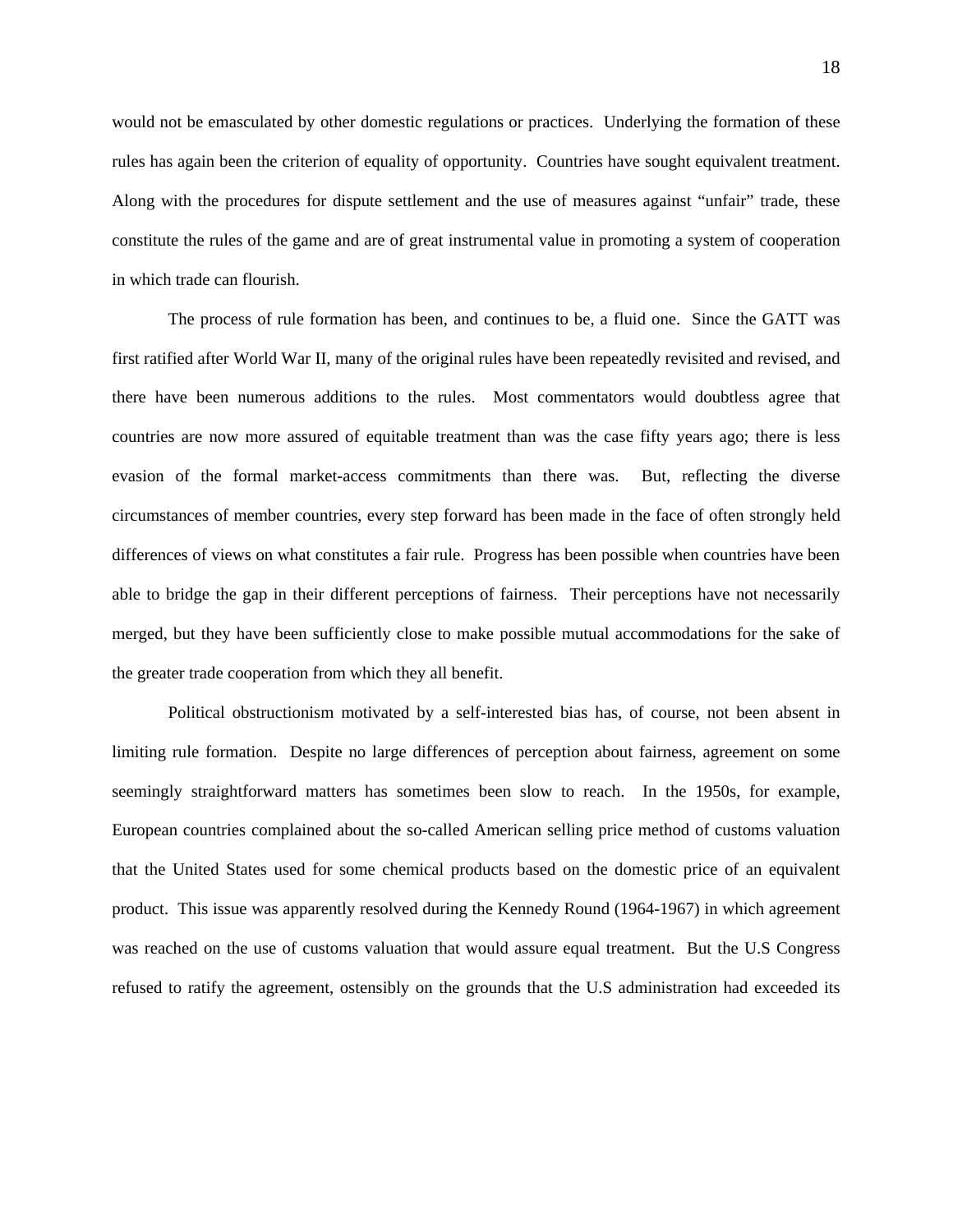negotiating mandate.<sup>13</sup> It was not until the Tokyo Round (1973-1979) that a more uniform method of customs valuation was incorporated in the rules, as Destler (1986, p. 63) has noted.

The difficulty in arriving at rules widely regarded as fair also sometimes stems less from large differences in normative beliefs about fairness than from the technical complexity of the issue. Every national market functions within a framework of norms, laws, institutions and more informal customs that both facilitate and restrict market-driven transactions. While there are certainly some strong, but broad, similarities among the advanced market economies, as, for instance, in commercial laws, the differences in more specific practices are legion. Technical barriers to trade are one such instance, and the agreement reached during the Tokyo Round on these barriers was rightly regarded as a significant accomplishment. While recognizing the right of countries to set their own standards in matters like health, the environment, and consumer safety, the agreement encouraged countries to move toward internationally agreed standards that would facilitate the flow of trade. At the same time, by requiring greater transparency in national inspection and certification procedures, it lessened fears that technical standards would be manipulated to discriminate against traded products. The benefits of the agreement were expected to be reciprocal and therefore accepted as equitable. Its test, however, has lain entirely in whether the specific standards applied by individual countries to particular categories of products are seen as fair by others. (The beef hormone case to be discussed in a later section on procedural justice is one instance of disagreement.)

Agreement about the fairness of proposed rules is always more difficult, and sometimes impossible, to reach when the rules address issues embedded more deeply in national preferences for public goods. It has always been recognized, for instance, that subsidies could nullify or impair the market-access commitments made by countries in trade negotiations, and that some discipline to define the impermissible was needed. But virtually all countries have made, and still make, extensive use of subsidies in support of a wide range of social and economic purposes. These run from income support for

<span id="page-20-0"></span> $^{13}$  It was this experience that led to the introduction in the 1970s of the "fast track" procedure under which the U.S. Congress would have an up or down vote on the entire package of a trade negotiation submitted to it by the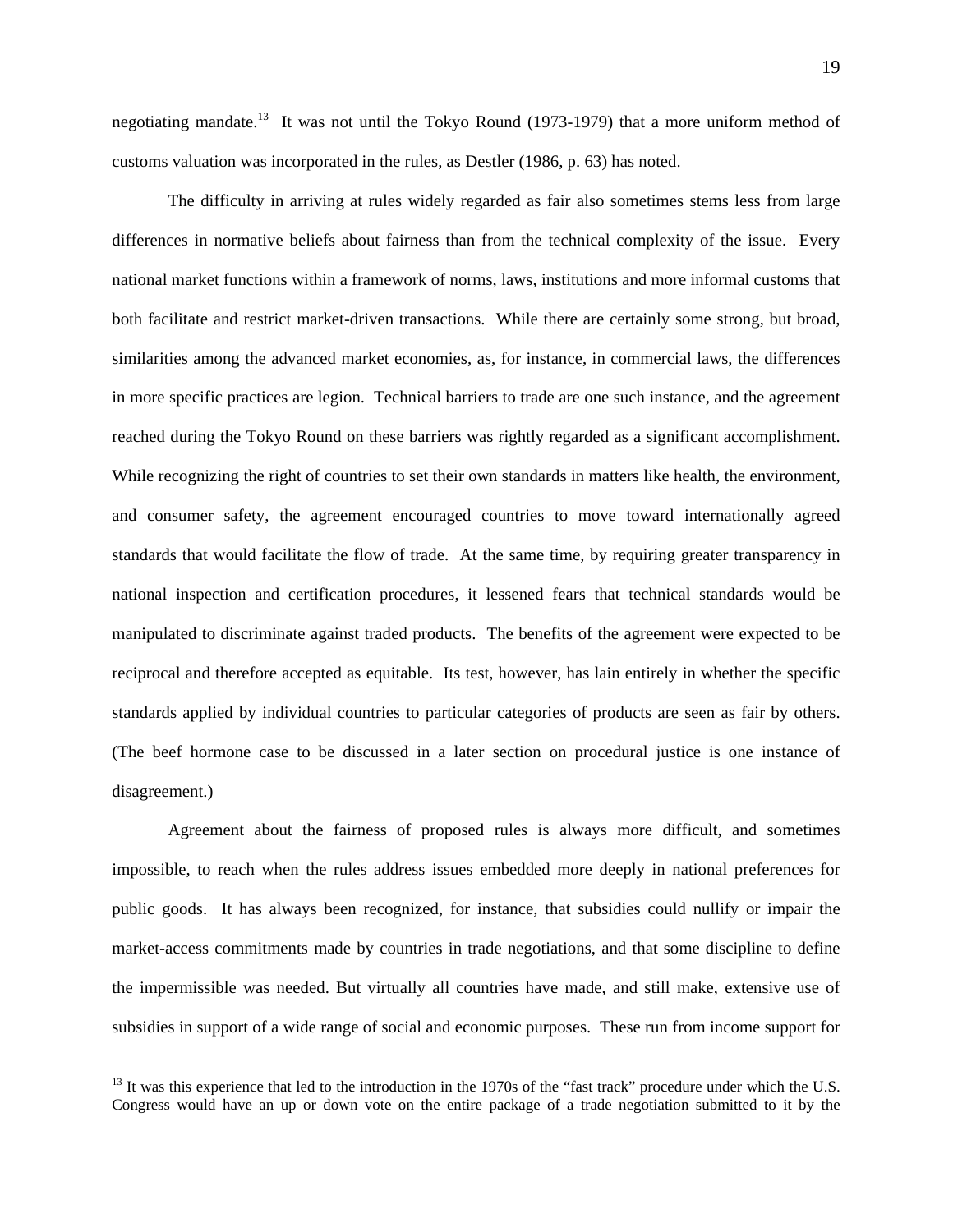farmers to the rationalization of failing industries to the development of technologically more advanced enterprises. In the commercial sphere, the differences among countries in the use of subsidies are in large part linked to the relation between the state and private enterprise that has evolved over time. The United States, at least over the last 25 years, has emphasized reliance on market-determined decisions, and in the Uruguay Round negotiations, it sought a broad definition of what constituted a subsidy and a narrow definition of subsidies that were not "actionable" under the GATT/WTO. Most of the other developed countries as well as developing countries wanted a more restricted definition of subsidies and a more inclusive set of non-actionable subsidies. Reluctant compromises were made for the sake of reaching some agreement, but it is doubtful if the participants are fully reconciled to all aspects of the agreement, particularly with regard to the possible abuses in using countervailing duties.

The more it is the case that proposed trade rules impinge on different national preferences for social and economic policy, the more difficult it is to agree on their fairness. The preferences may be rooted in strongly held, but different, normative or causal beliefs that make it extremely difficult, or impossible, for countries to agree on what constitutes equality of opportunity. But these preferences cannot be disregarded in rule-making if the system is to be judged fair. They thus set limits on the extent to which trade rules can intrude into national economies.

# *5.2 Developing Countries*

As noted, developed countries have been able to arrive at supporting rules when their different conceptions of fairness in the matters addressed have converged sufficiently to make the rules mutually acceptable. The specific terms of their agreements on different issues have, in their eyes, satisfied the condition of equality of opportunity. Until recently, developing countries have been weak and peripheral actors in such rule making, and it cannot be said that their conceptions of fairness have played a comparably influential role. The rules have emerged largely from negotiations among the developed countries, and they have tended to suit their circumstances. Not surprisingly, many developing countries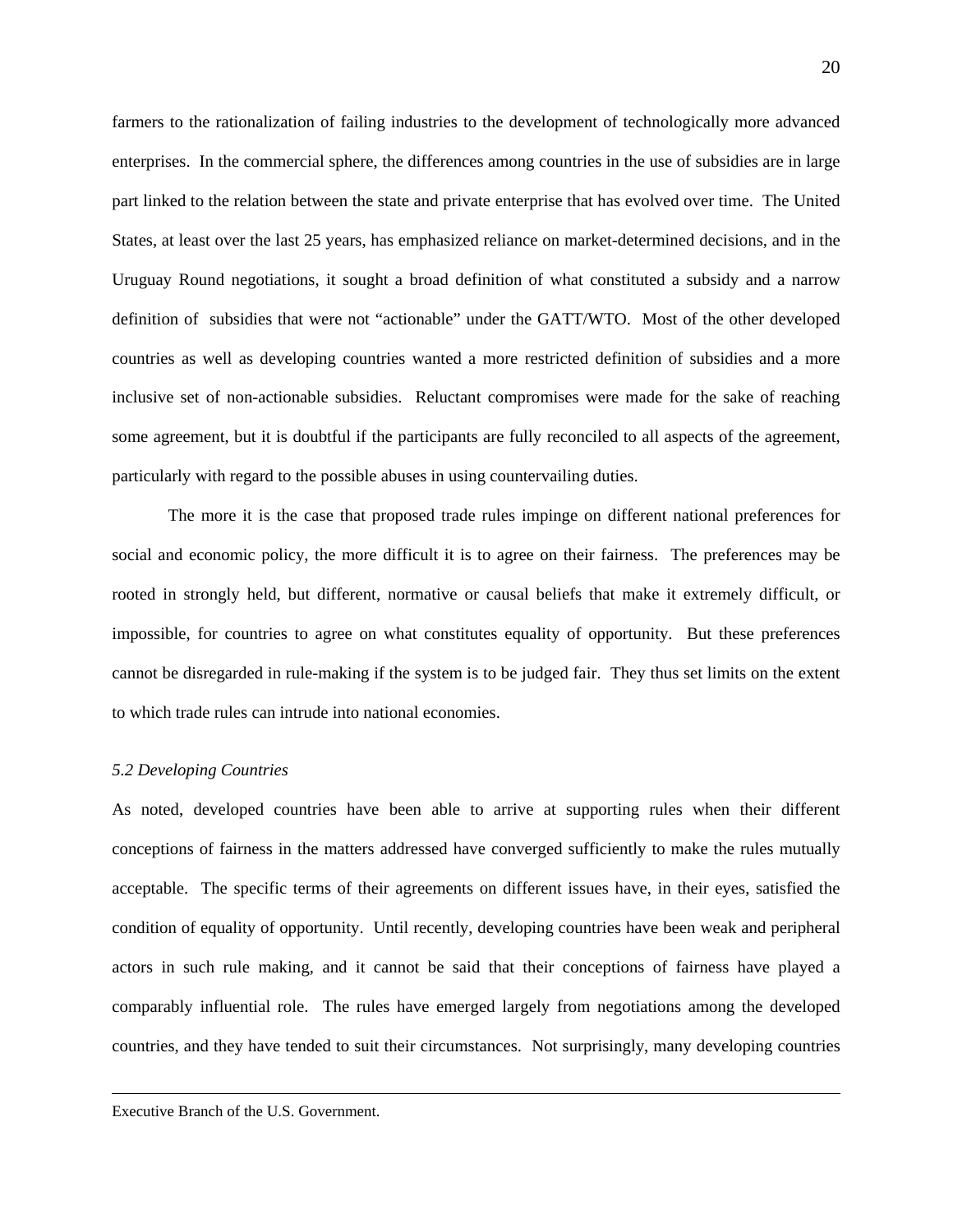have accordingly complained that the rules have been designed with insufficient regard for their particular policy preferences or their distinctively different institutional conditions.

Some proponents of universal application of the rules have argued that most of the obligations placed on developing countries are, in any event, welfare-enhancing since they modernize legal and administrative systems and promote the integration of the countries into the global economy. This judges the rules by the economists' efficiency criterion and, whether the assertion is true or not, it implies an approach that is not consistent with the character of the WTO as a system of rules based on consent given voluntarily.

It is not, of course, practicable that, in a complex, cooperative arrangement like the global trading system, every country should agree to every rule. Consensus has to be reached, and it is right that the world's largest traders should exercise the most influence. But reasonable attention to all differing views and interests is a precondition of voluntary compliance

For many developing countries, a major criticism of some of the rules generated by the Uruguay Round has been that they place constraints on their development policy options. Rules of conduct governing the use of some domestic policy instruments, which are primarily intended to protect marketaccess commitments from nullification or impairment, have appeared to clash with the use of these instruments in pursuit of national development. We have already mentioned the subsidy rules, which will be discussed further below. But a similar concern applies to the agreement on investment (TRIMS), which placed other restrictions on national development policies, particularly in prohibiting import content requirements designed to promote backward linkages as a condition of inward FDI.<sup>[14](#page-22-0)</sup>

<span id="page-22-0"></span><sup>&</sup>lt;sup>14</sup>Investment again figured among the Singapore issues proposed for the Doha Development Round as did government procurement, which may be another instrument of development policy, but these issues were later dropped, following the September 2003 WTO Cancun Ministerial Meeting.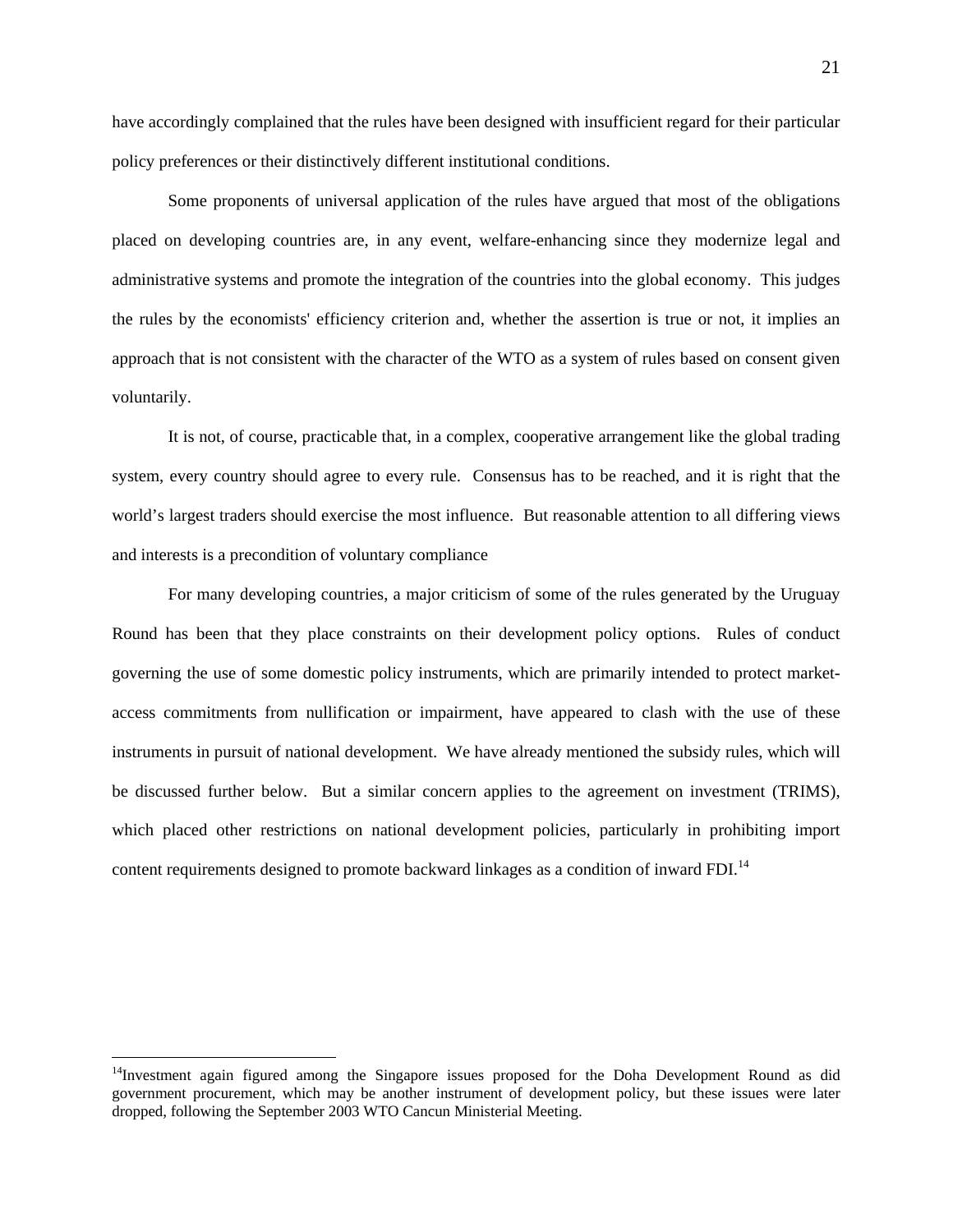It is evident that many developing countries face a quandary in regard to such issues. On the one hand, from a global viewpoint, it appears entirely reasonable that these countries should subscribe to rules that protect the market-opening commitments they have made in furtherance of their own trade objectives. On the other hand, many do not want to forego the use of such domestic policy instruments for national development. The appropriate line of division between trade and development measures has not yet been satisfactorily drawn in the WTO agreements.<sup>15</sup>

The Agreement on TRIPS, was, of course, a particularly egregious instance of a new condition being introduced into the trading system of rules and procedures without sufficient consultation among countries and without an adequate basis of common consent. Taken by itself, the Agreement lacked for many countries any clear evidence of reciprocal benefit — and, indeed, the benefit by any count was negative for some. Further, until later modified, it rode rough shod over the public goods preferences of many countries for the health of their populations. Proposals to incorporate labor or environmental standards into the WTO rules, with the intent of using trade measures to enforce compliance, have likewise been seen by many developing countries as an intrusion into the conduct of their own social policies. Though often subscribing voluntarily to international conventions on labor or environmental standards, they do not accept that the global trading system should be used as an indirect means of enforcement. Moreover, they fear that the incorporation of such standards would be open to protectionist abuse.

Many developing countries have also complained that there has been insufficient appreciation of the practical problems that they face in implementation of new rules. It has, for instance, often proved burdensome for developing countries to have to comply with technical standards that are established by the developed countries and that require progressively more complex certification and testing procedures.

The WTO has recognized these practical problems in some degree by the provisions attached to

<span id="page-23-0"></span> $<sup>15</sup>$ In rule formation during the Uruguay Round, the developed countries introduced the idea that, if a policy measure</sup> was trade related, it was a legitimate subject for rule formation. That was perhaps consistent with the aim of global market integration but far too all-inclusive. For developing countries, a better rule of thumb would be whether the domestic policy measures cause material injury to a trading partner.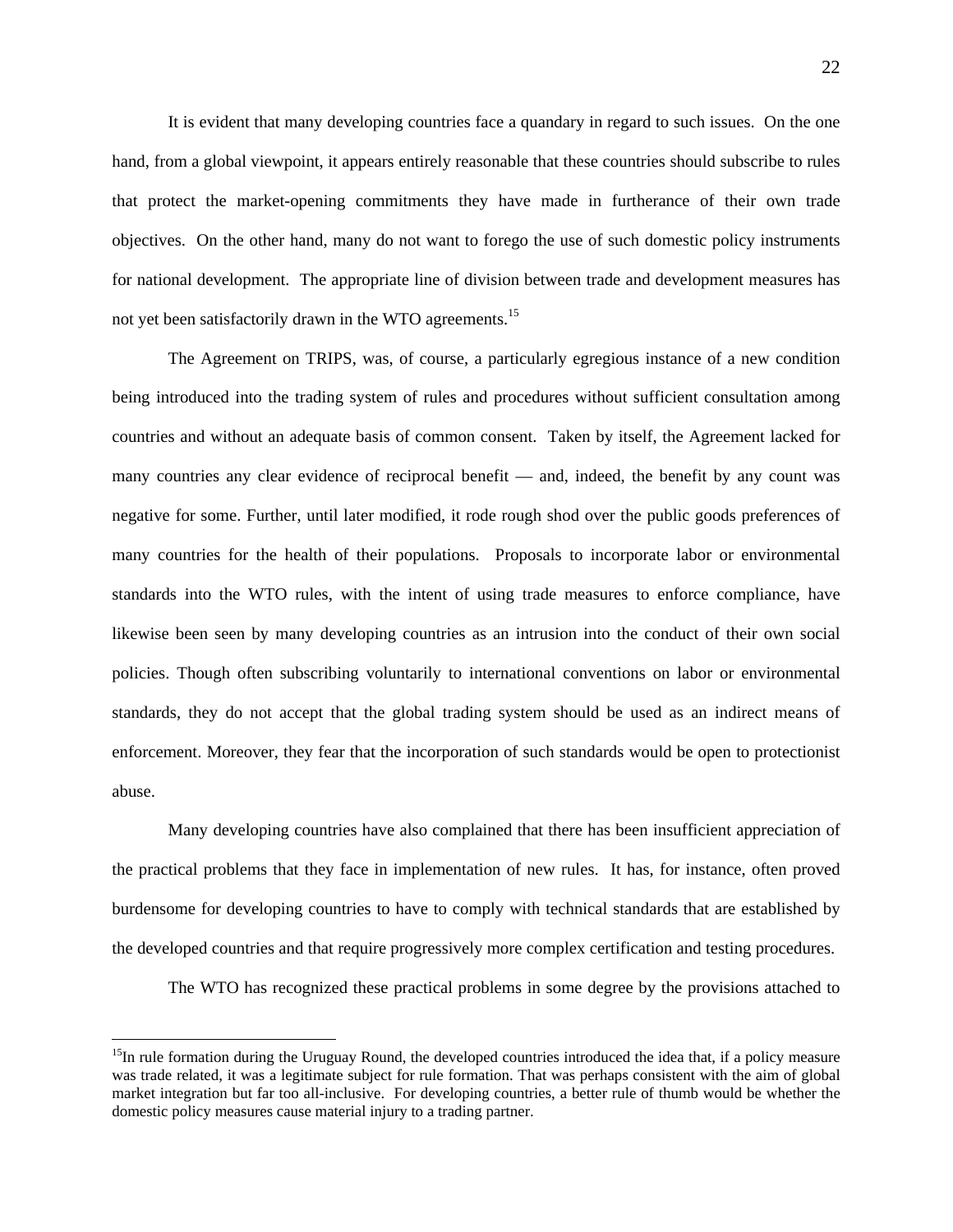rules that allow for special and differential treatment (SDT). However, the mostly time limited exemptions with usually modestly longer times for least developed countries have appeared unrealistic for many countries.

It has generally been feasible for many countries, especially those long established as nations and with central bureaucracies capable of supporting a functioning market economy, to conform to the common rules, if given sufficient time to draft new domestic laws, revise administrative procedures and train staff. However, for numerous others, mostly small and poor countries without long histories as independent states and with weak central bureaucracies, or extremely small states whose size gives rise to large administrative diseconomies, implementation of some of the rules has confronted them with tasks that are both administratively and financially onerous and often rank low in their list of domestic priorities. Finger and Schuler (2000) have pointed out, for instance, that to conform to the WTO prescribed method of customs valuation, countries must first have in place an effective and modernized customs administration, and that is often not the case. An extensive overhaul of the existing customs administration thus becomes a prerequisite of conforming to the WTO rules.

In our view, realism demands a franker recognition by WTO members that there are a number of countries whose state institutions or economic size do not equip them to undertake fully all the obligations of the multilateral trading system. And it is equally only realistic to acknowledge that the development of the needed range of institutions will often take, not years, but decades. Hoekman, Michalopoulos, and Winters (2004) have proposed that the countries qualifying for exemption should be composed of those that meet certain broad criteria like per capita income, institutional capacity, or economic scale; it would include all the least developed countries together with some other poor countries penalized by small size. These countries are capable of complying with core rules relating to MFN treatment, tariff binding obligations, the eschewal of quantitative restrictions, dispute settlement procedures, and trade-remedy measures. But any demand that they comply with all rules dissociates rulemaking from reality.

An objection to the view just expressed is that it would be politically difficult in the setting of a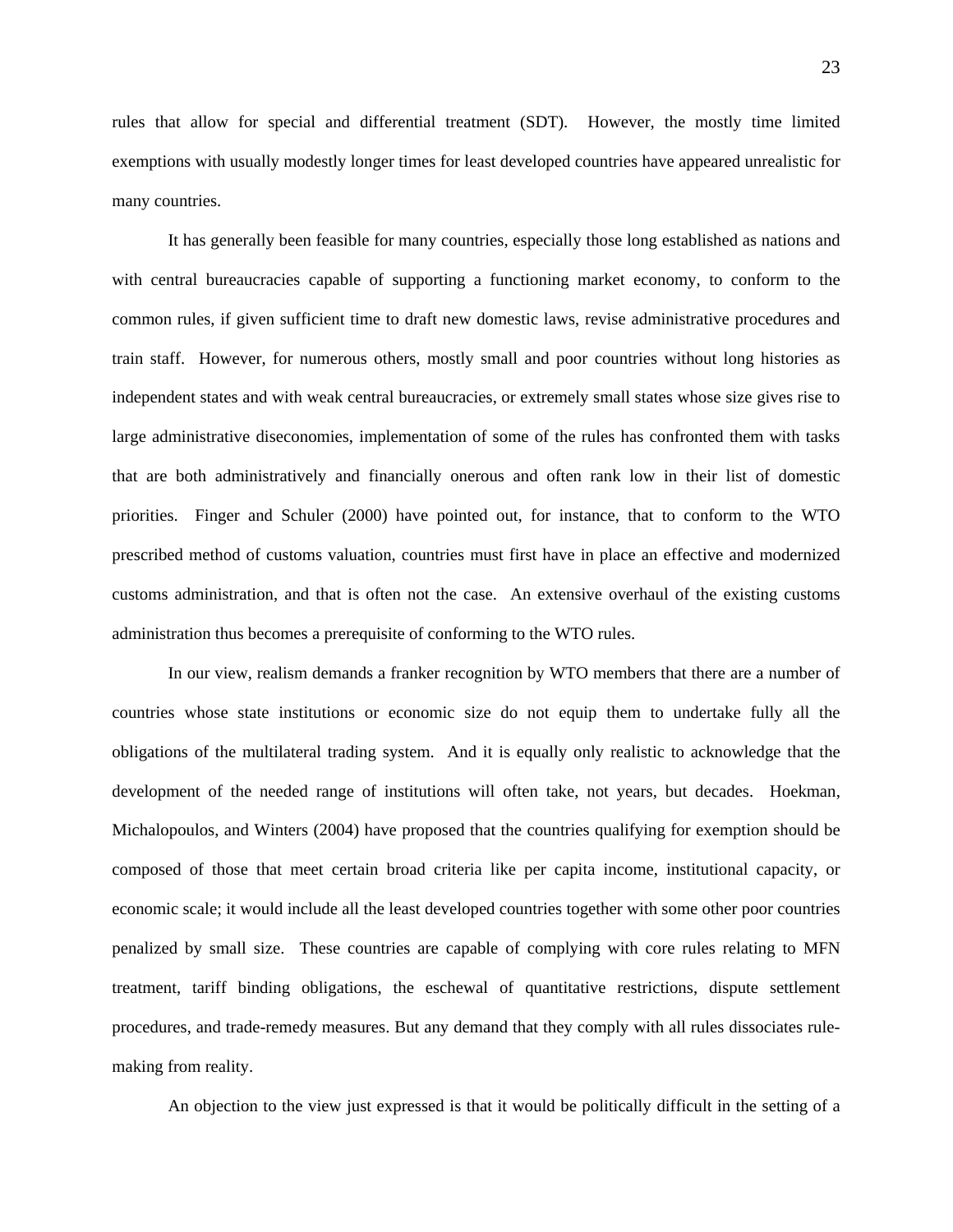multilateral agency where decisions are made by consensus — to agree on the qualifying countries. The difficulty comes, not in adding countries to the qualifying list, but in excluding or graduating them from the list. Keck and Low (2005) discuss other proposals that refine the criteria and make them rule-specific. This approach does not alter the need for political decisions, but in diffusing the decision-taking among a number of rules, it might lessen the political difficulty. On the other hand, it envisages a more laborious process. In this context, it is also worth noting that it has proved feasible for the UN to establish, and periodically review, its list of least developed countries.[16](#page-25-0) Moreover, what is at stake for other members of the WTO in agreeing to a list of countries that might err on the side of generosity, is very minor. The importance of these countries in world trade is miniscule. In their analysis of the role of these countries in the Doha Round, Mattoo and Subramanian (2004) drew up a list of 62 countries whose combined share in world imports of goods and services was a mere 1.1 percent.

# **6. Procedural Justice**

 $\overline{a}$ 

Though broad agreement may be reached on the fairness of the adopted rules, this does not assure agreement on the fairness of their application. Conflicting parties may have quite different interpretations of the rules, being influenced not only by raw self interest but also by their particular normative and causal beliefs. Whichever way contested rules are applied, they are not likely to satisfy all the affected parties. All that can be accomplished is to ensure that the procedures for interpretation and application of the rules are themselves fair. A number of the WTO's rules and agreements are, in fact, designed and implemented with the objective of establishing such procedural justice not only in dispute settlement, but also in such other matters as measures dealing with unfair trade and the negotiating process.

Most would agree that the dispute settlement machinery established as part of the Final Act of the Uruguay Round has generally worked well. A number of developing countries have successfully used the machinery, and it has proved important in resolving disputes among the leading trading nations. The task

<span id="page-25-0"></span><sup>&</sup>lt;sup>16</sup> First established in 1971, the list contained 25 countries, and it now numbers 50. The reasons for the increase appear to have been several; these include the broadening and refinement of the criteria, improvements in data, the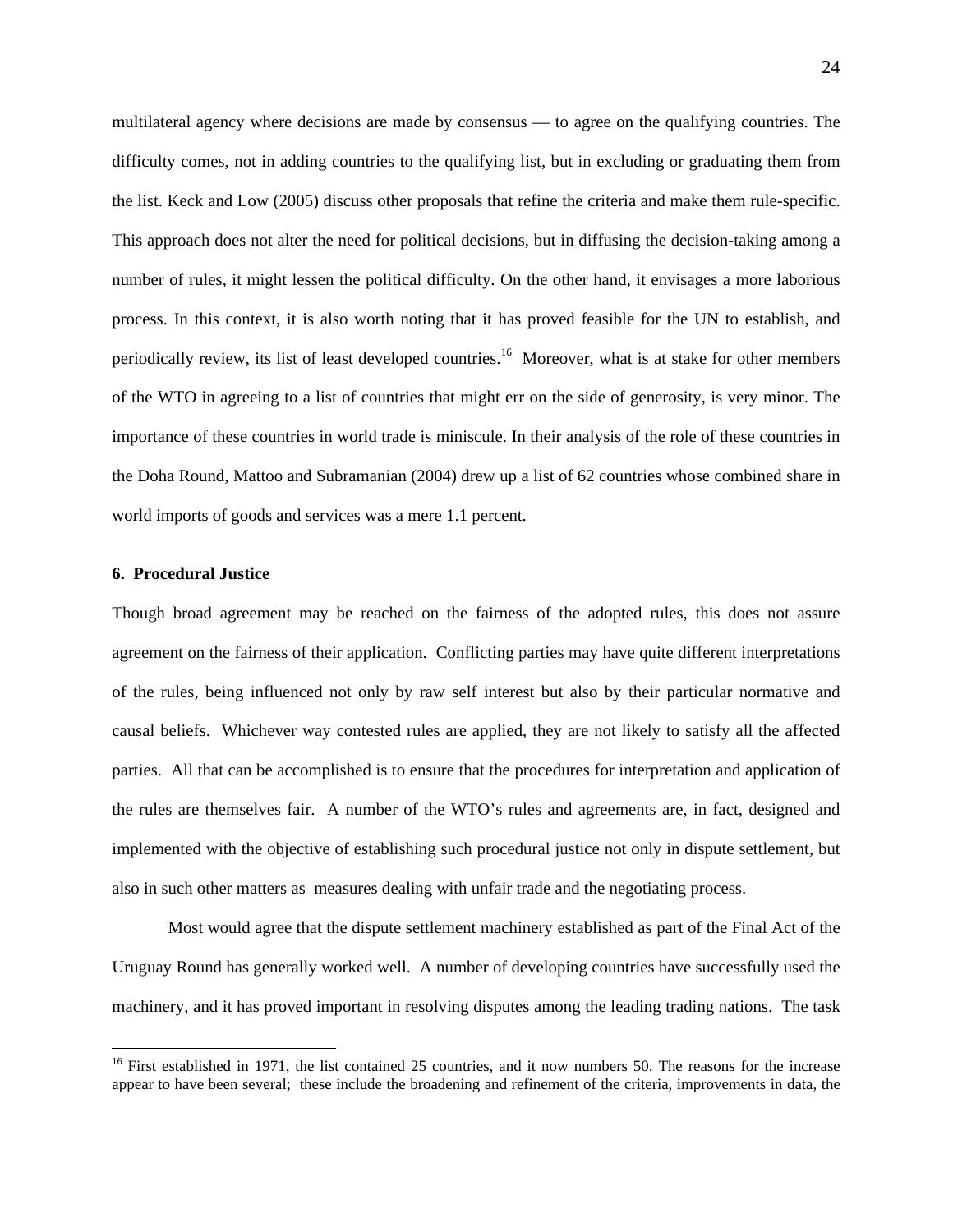of adjudication is, however, a delicate and difficult one, for the adjudicators have to be careful not to go beyond the consensus views on what constitutes fairness. For example, in the EU-U.S. dispute over the EU ban on imports of genetically modified (GM) foods, the semi-judicial process was called upon to define the line between commercial activity and collective preferences. In order to accommodate differences among countries in their collective preferences for health and safety standards, the WTO rules allow countries to ban imports that do not conform to the standards that they have set for themselves. However, because of the fear that countries could abuse these rules for protectionist purposes, it was also agreed during the Uruguay Round that any restrictions imposed on health grounds should be scientifically defensible. In the case of the GM foods, the EU argued in support of its imposition of a ban on imports that there was insufficient scientific evidence that the foods did not harm human health. The U.S. response was that there was no evidence of harm to human health. Thus their disagreement was not on the scientific evidence but on a difference in assessment of risk. This is a normative difference that precludes the emergence of a shared view on what is fair, although assessments of risk may change over time as new scientific evidence becomes available.<sup>17</sup>

Provided the dispute-settlement bodies stay within the spirit of the agreed rules, the fairness of the dispute-settlement machinery then turns on whether its procedures are equitable. One apparent inequity that many have pointed out is the asymmetry between large and small countries in their capacity to penalize any failure to comply with a judgment. If a small country is authorized by the Dispute Settlement Body to raise tariffs on goods from a much larger trading partner, this does not have the same effect as in the reverse case. The experience is, however, that the larger countries have not been encouraged to ignore dispute settlement rulings. They have evidently been willing to conform to rules of conduct that they have agreed to as fair in past negotiations.<sup>18</sup> A practically more important inequity,

absence of sustained economic growth, or the actual worsening of economic circumstances in some countries. Failure to graduate countries appears to have played only a minor role in enlarging the list. (UN, 2003)<br><sup>17</sup>The turtle/shrimp dispute raised still subtler issues of the boundary between commercial activities and collectiv

<span id="page-26-0"></span>preferences.<br><sup>18</sup> That is, they are recognizing the value of cooperation when the game is endlessly repetitive.

<span id="page-26-1"></span>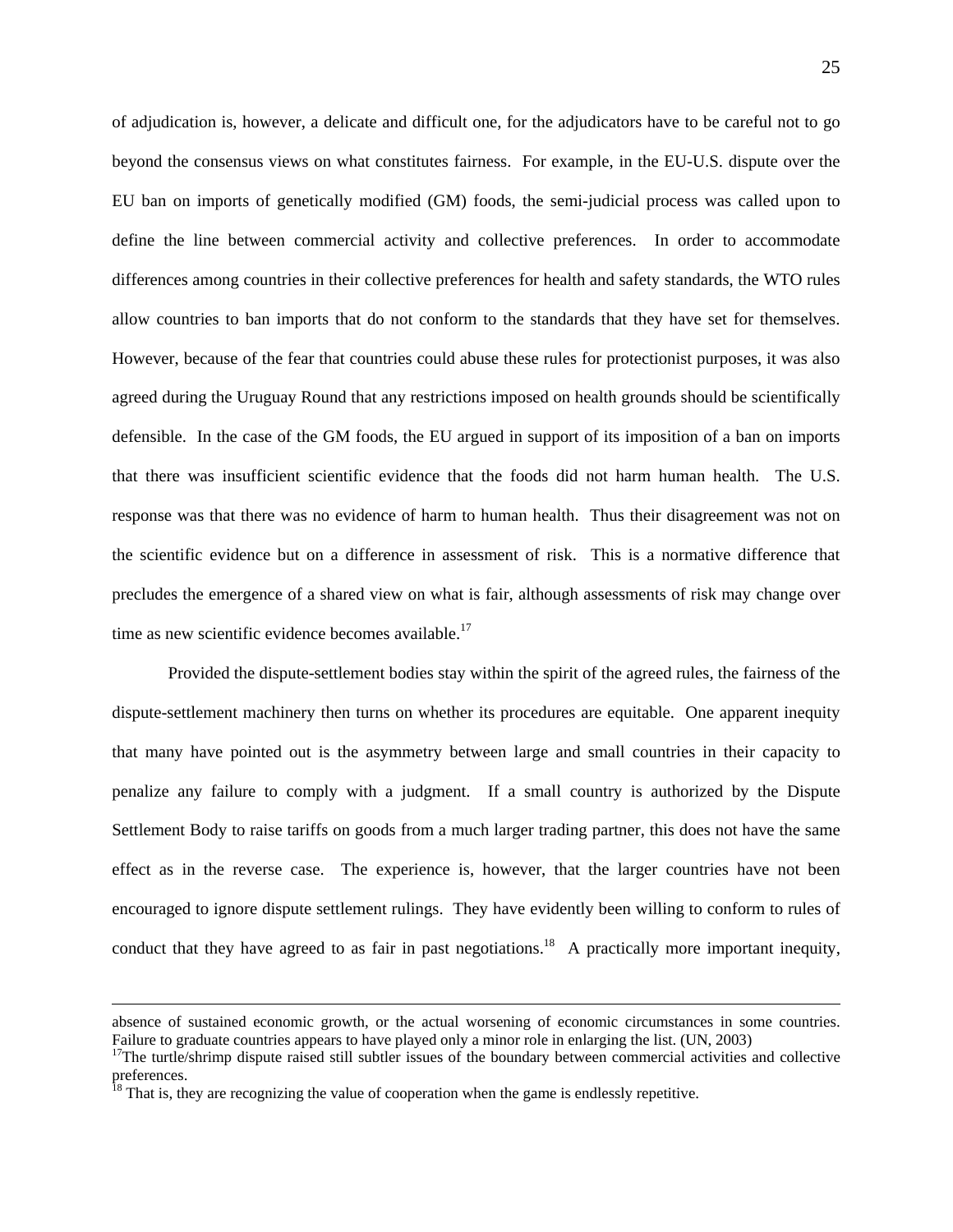discussed by Hoekman and Mavroidis (2000), for many of the smallest and poorest countries is their inability to utilize the dispute-settlement process because of their lack of legal and informational resources.

When we turn to measures to defend against alleged "unfair" trade, the problems are different. It has long been recognized in trade agreements that trading partners should have the freedom to set aside their trade obligations unilaterally under certain circumstances. Thus, the WTO Agreements permit member countries to take action against predatory pricing, the subsidization of imported goods, or import surges. The difficulty is that the freedom is open to abuse — as frequently happens when domestic producers exploit the provisions to obtain protection for their industries. The provisions are especially vulnerable to such abuses since they rely on administrative decisions within the importing countries for their application. While efforts were made during the Uruguay Round to specify more carefully the criteria and procedures that countries were obliged to adhere to in considering defensive action, it remains a fact that the semi-judicial function is carried out by the administrative authorities in the importing countries. Still more exact specification of the criteria and procedures to be applied under the Agreements could further narrow the scope for administrative discretion in their application, but some room for interpretation would inescapably remain. What would do still more to enhance procedural fairness would be the transfer of the semi-judicial function to more independent bodies.

#### **7. Fairness and the Doha Round**

Having reviewed at some length the different concepts of fairness that in our view are of paramount importance, we now consider how the issues of fairness can be applied in the context of the Doha Round. We begin by discussing the principles of fairness that Stiglitz and Charlton (2004) recommend to be applied in the Doha Round and that have attracted considerable attention. Thereafter, we draw upon the two concepts of fairness — equality of opportunity and distributive equity — with reference to their applicability to the Doha Round negotiations.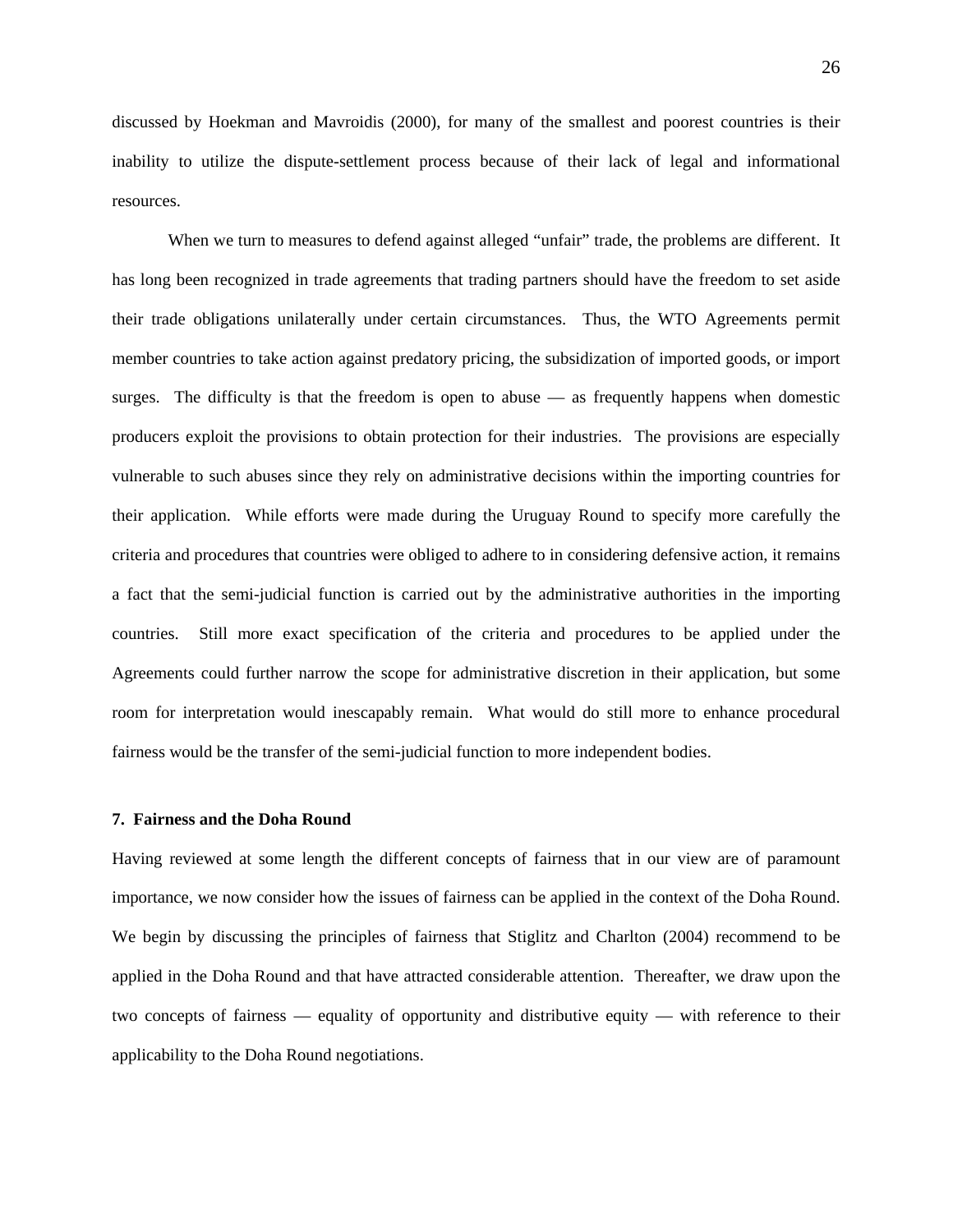# *7.1 Stiglitz and Charlton Principles of Fairness*

Stiglitz and Charlton (2004) have proposed a set of principles of fairness that they argue should provide a framework for the ongoing Doha Development Round negotiations.<sup>19</sup> They state (p. 11) that: "It seems self-evident that:

- 1. *Any agreement should be assessed in terms of its impact on development; items with a negative effect on development should not be on the agenda.*
- 2. *Any agreement should be fair.*

 $\overline{a}$ 

- 3. *Any agreement should be fairly arrived at.*
- 4. *Any agreement should be limited in scope."*

The first principle calls for the use of general equilibrium incidence analysis to be carried out under WTO auspices to determine how countries are affected by different proposals for trade liberalization. The point is to determine which policies maximize the welfare gains for developing countries in particular. The second principle involves a "fairness constraint," such that the outcome of any liberalization agreement provides a larger share of aggregate benefits to the poorer countries, net of domestic efficiency effects due, for example, to reduction or removal of domestic subsidies such as agricultural supports. The third principle of "procedural" fairness refers to the openness, transparency, and conduct of the negotiation process and dispute-settlement resolution. It includes the design of the negotiating agenda and dispute-settlement procedures in ways to attain greater symmetry of power and information among both developed and developing WTO member countries. The fourth principle calls for limiting the scope of issues comprising the negotiating agenda and avoiding unwarranted intrusions into national sovereignty.

In discussing their first principle, Stiglitz and Charlton (2004) and Charlton and Stiglitz (2005) cite the widespread use of computable general equilibrium (CGE) models that are designed to provide

<span id="page-28-0"></span><sup>&</sup>lt;sup>19</sup> It is noteworthy in this connection that when he was Senior Vice-President and Chief Economist at the World Bank, Stiglitz (2000) favored the principles of "fairness" and "comprehensiveness." However, he did not then spell out what he meant by fairness. He interpreted comprehensiveness to cover a wide variety of issues of potential benefit to developing countries, including what later have become referred to as the "Singapore issues." More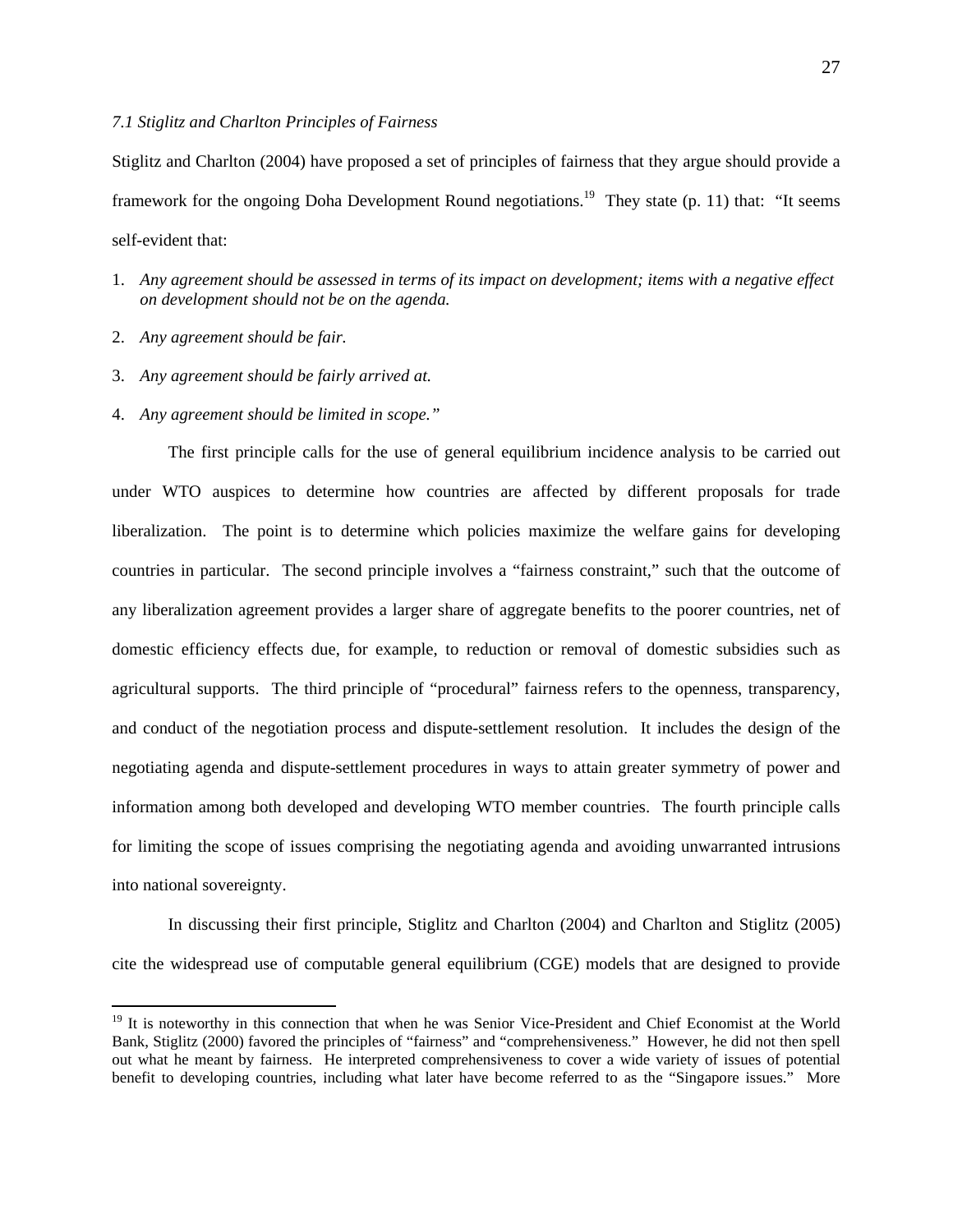estimates of the potential welfare effects of alternative negotiating options. While they consider CGE modeling results as suggestive, they note that most of these models are comparative static in construction and typically do not take into account adjustment costs and potential dynamic effects of liberalization on productivity, flows of FDI, and changes in capital formation, all of which may be growth enhancing. Granting these qualifications about the present state of the art in CGE modeling and taking into account the lack of data on the trade barriers and domestic economic structure of most poor countries especially, we consider it unlikely that the Stiglitz-Charlton first principle of using modeling focused on developing country interests can be achieved in the short period of time to be covered by the Doha negotiations.

The Stiglitz-Charlton first and second principles appear to be a combination of the efficiency criterion with an emphasis on the welfare gains to be assessed by modeling efforts together with an application of the principle of distributive equity. The principle of distributive equity presumably enters in by analyzing alternative negotiating options that are focused on enhancing developing country welfare. But this fails to recognize that the criterion of efficiency is defective as a yardstick of fairness in the global trading system. Equality of opportunity, not maximum benefit as defined in general equilibrium analysis, is the condition that would collectively satisfy fairness, modified in some degree by recognition of distributive equity. Gains in static welfare are affected by these arrangements but the optimization of static welfare — or its distribution among countries — cannot be used to determine what a fair set of arrangements should be.<sup>20</sup> Further, as we have argued, distributive equity in global trading arrangements appears to make more sense if understood as a means of promoting development through the provision of preferential treatment at home or abroad to the firms of poorer countries.

recently, Charlton and Stiglitz (2005) have set forth a narrower scope of the priorities that they recommend for the Doha negotiations, with an emphasis on achieving greater market access for developing country exports.<br><sup>20</sup> Srinivasan (2005) provides a critique of the various writings and proposals of Stiglitz and Charlton. As he notes

<span id="page-29-0"></span><sup>(</sup>p. 12): "…it is not obvious why the *share* of benefits from an agreement that accrues to poorer countries necessarily has to rise for it to be fair."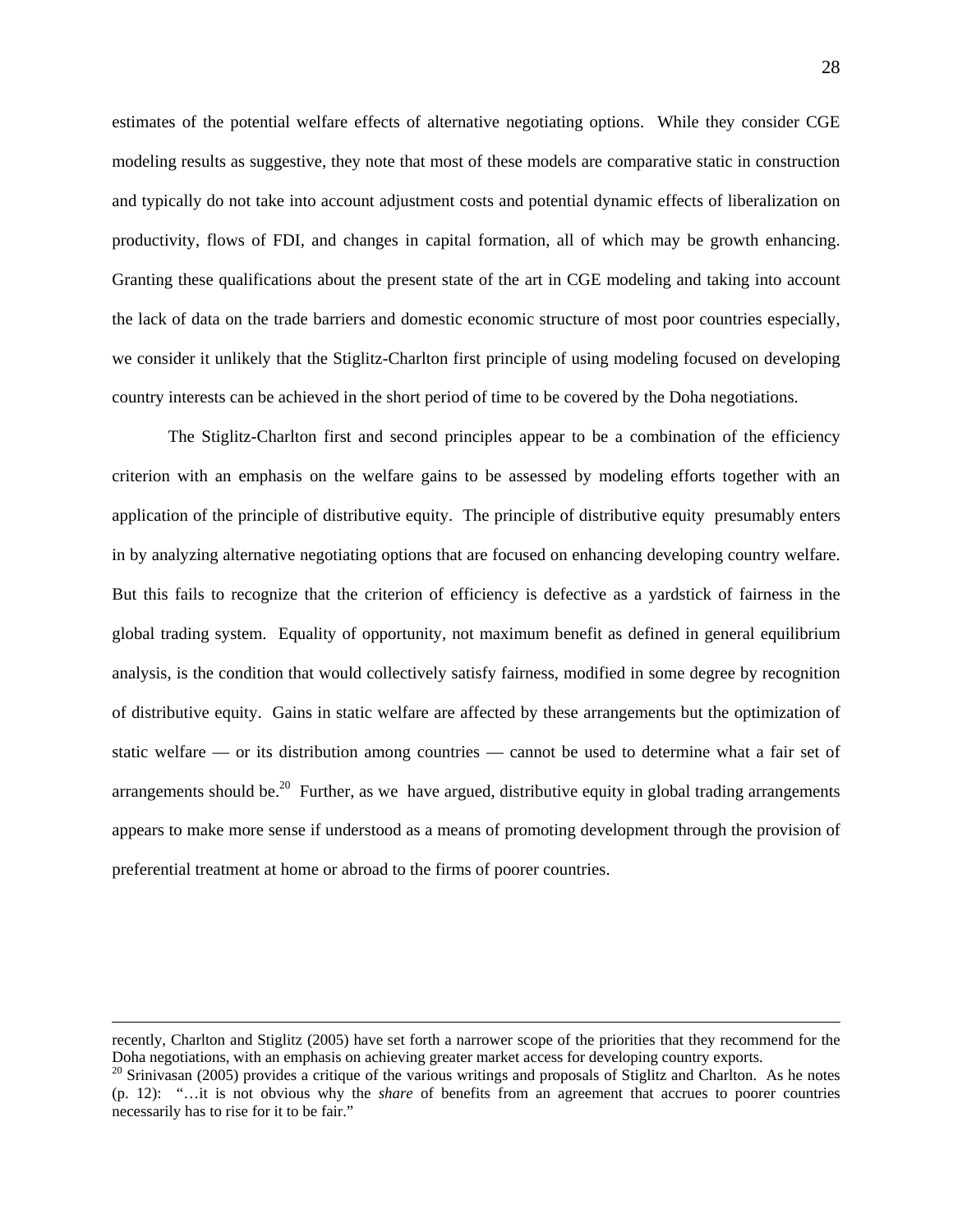The Stiglitz-Charlton third and fourth principles are less problematic, being similar to what we have discussed under the headings of procedural justice and the limitations imposed on equitable supporting rules by the need to respect differences in national social and economic beliefs and practices.

## *7.2 Achieving equality of opportunity and distributive equity in the Doha Round*

We have presented our interpretation of fairness under the heading of two criteria: equality of opportunity and distributive equity. At the present time, it cannot be said that the global trading system corresponds closely to these two criteria, and there is ample scope for improvement in the Doha Round. Some of the rules supporting market access, as we have indicated earlier, do not sufficiently accommodate different national conditions, institutions or policy preferences to be generally accepted as fair, even when taken as a package. Procedural justice is also far from having been reached. However, we will confine our remaining comments to the primary issue of fairness in the market-access arrangements prevailing between developed and developing countries.<sup>21</sup>

Equality of opportunity in the negotiation of gains in market access is a definition of reciprocity. We have noted earlier that reciprocity has served well enough in past negotiations among developed countries but that, when applied to negotiations between developed and developing countries in the Uruguay Round, it appeared to be a very vague and uncertain criterion. The reason was that, whereas for the developed countries, the criterion could be applied within each of the sectors or issues on which mutual concessions were negotiated, between developed and developing countries there was much less symmetry in the sectors and issues being negotiated, and large trade-offs were made across them. This is unfortunate since fairness can be more readily assessed when negotiations relate to like sectors or issues. However, so far as market-access negotiations are concerned, some bargaining across sectors is

<span id="page-30-0"></span> $21$  It is an anomaly of the present arrangements that removal of some of the existing distortions could seriously penalize some small countries. The reduction of subsidies and trade barriers to agricultural products is likely to have adverse effects on a number of countries that now enjoy preferred access to developed country markets or benefit from subsidized food imports. For some small countries, heavily dependent on a single export crop, the consequences may be particularly severe. The most elementary notion of fairness dictates some form of compensation.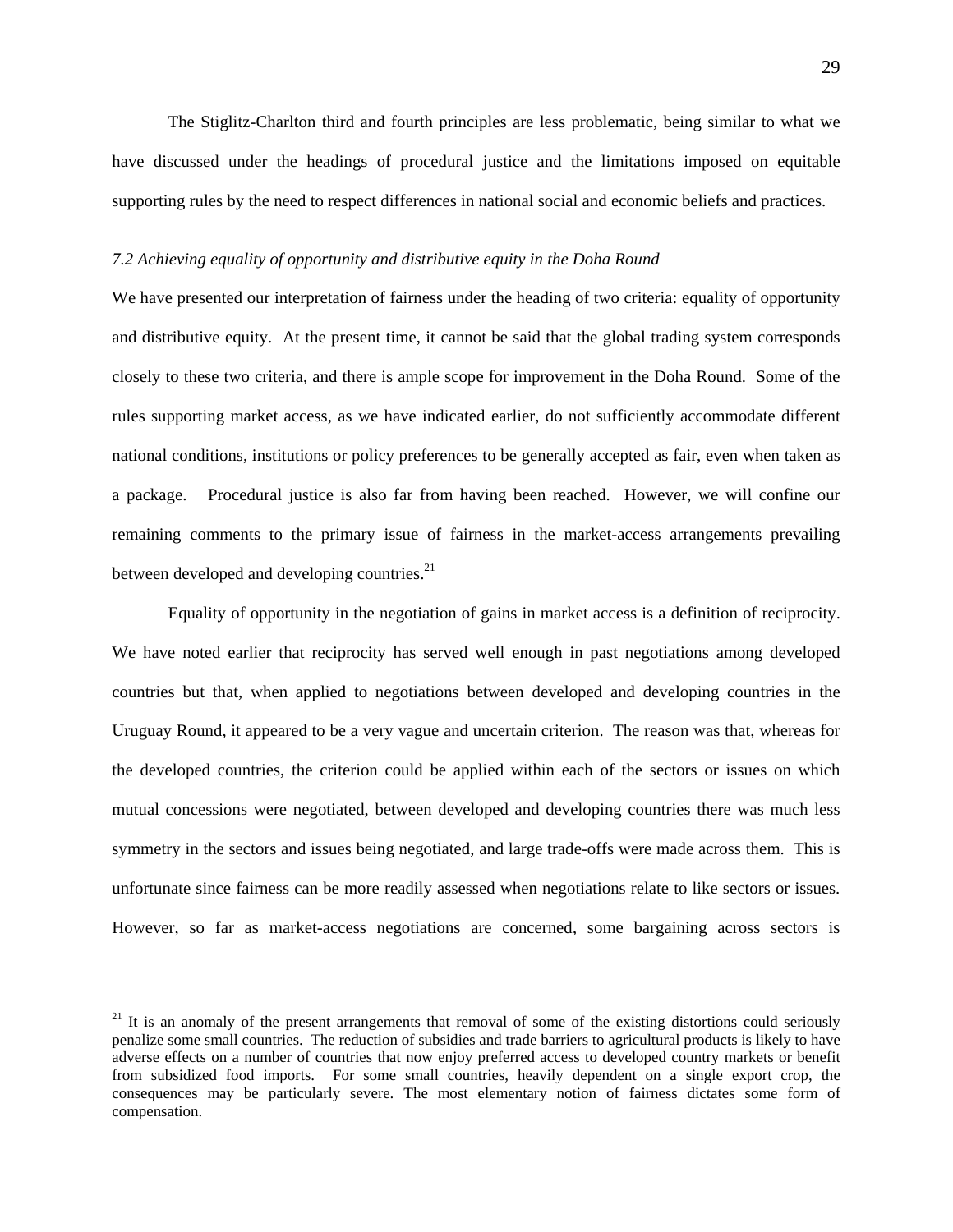inescapable — though there could possibly be merit in striving for reciprocity within sectors.<sup>22</sup> Still, there would be some gain in clarity if the fairness of market-access negotiations were assessed separately from those relating to rule-making and procedural justice. As we have already argued, other standards of fairness apply to the latter.

A move to adhere more closely to market-access gains, of course, does not address the biases inherent in preexisting trade barriers or the great disparity in national economic conditions that give rise to the call for distributive equity. There is, as we have noted, a recognized bias in the trade barriers of developed countries against many of the products in which the developing countries have a comparative advantage. Developed countries can claim that the bias is offset by their non-reciprocal preferential programs and by the less-than-full reciprocity that they concede to developing countries in tariff negotiations. We suggest, however, that both fairness and efficiency would be better served if, over time, the bias in trade barriers were progressively removed while developing countries, apart from the lowincome and least developed countries, moved closer toward full reciprocity.

An alternative to removal of the bias in developed countries' trade barriers is to make their nonreciprocal preferential programs larger and more effective. But it is highly improbable that these programs are ever likely to be made a more extensive instrument of promoting development in most developing countries. The successful export performance of a number of these countries alone militates against their more extensive use. Moreover, if the rationale of these programs is to encourage the formation and expansion of export-oriented firms and not to transfer income to developing countries, then the programs seem largely relevant for low income and least developed countries in the early stages of diversifying their production and exports. These programs have, in addition, undesirable characteristics when measured by the efficiency criteria. They generate inefficiencies in diverting trade from the lowest cost producers, and they create overlapping rules of origin. Further, they are not necessarily stable, since they are extended unilaterally and can be arbitrarily withdrawn. In comparison with multilateralism,

<span id="page-31-0"></span><sup>&</sup>lt;sup>22</sup>An obvious example in services is the right to make temporary transfers of low cost labor in order to fulfill construction contracts.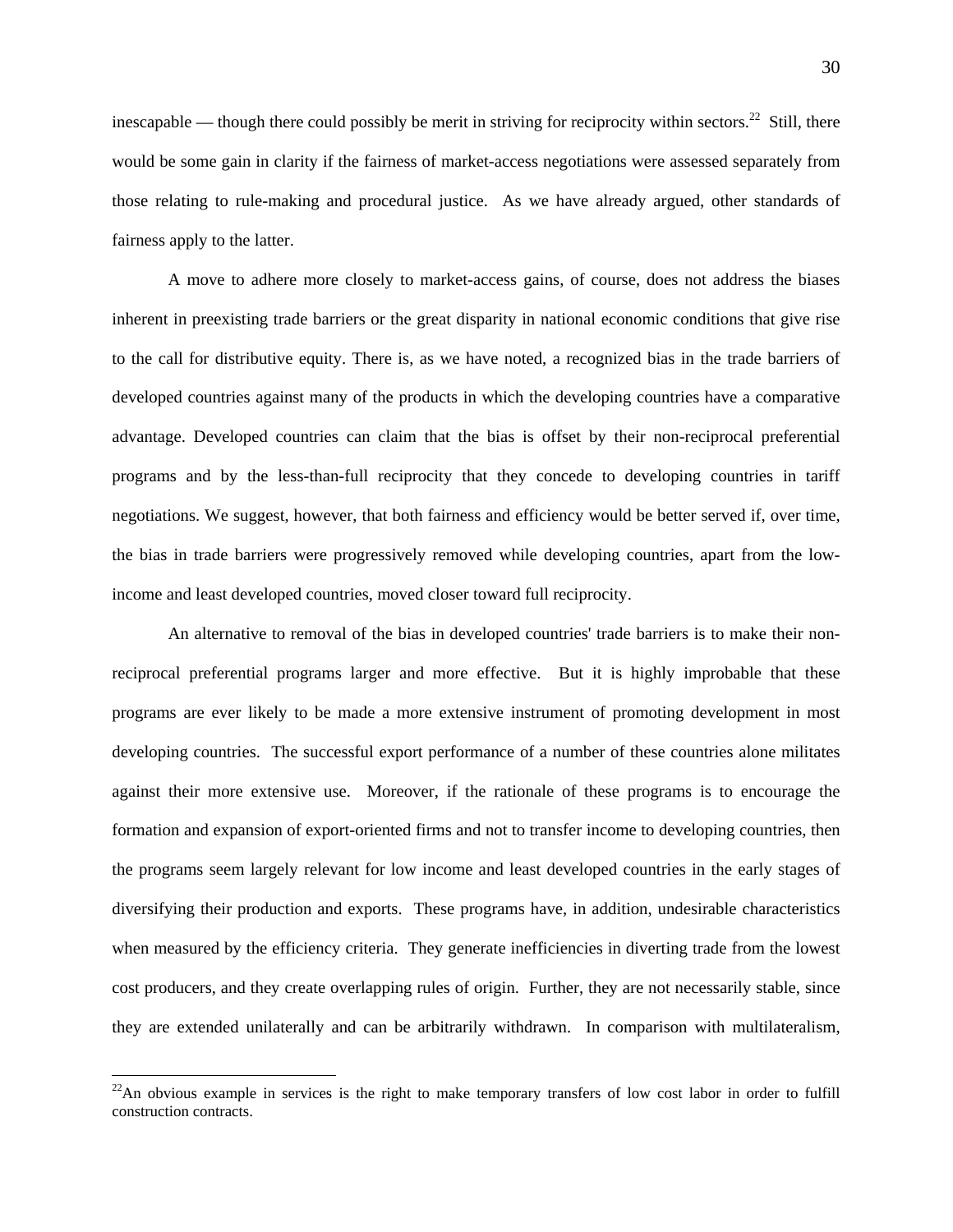weaker countries are less protected from the use (or abuse) of trade measures by the powerful for nontrade aims.

We can also ask whether less-than-full reciprocity in tariff negotiations best serves the criterion of distributive equity if that is taken to mean favorable treatment of developing countries in order to promote their development. Developing countries appear to have been deterred from full reciprocity in part because of their belief that they should be able to protect their domestic production more than developed countries both for infant-industry reasons and because of the limitations on their capacity to adjust. There are good arguments, however, in moving toward full reciprocity, not least of which is that larger tariff cuts would encourage trade with other developing countries. But concerns about infant industries and sensitive lines of production also need to be taken into account if some weight is to be given to distributive equity. This might be accomplished by more specific measures than less-than-full reciprocity in across-the-board tariff cuts. For example, exclusion of a proportion of tariff lines from the tariffcutting formula as proposed by India at one stage, makes more specific provision for branches of production that countries may continue to want to protect. On agriculture, a similar proposal has been made that certain "special products," mostly crops of subsistence of semi-subsistence smallholders, should be excluded from liberalization measures. $^{23}$ 

Another, still more specific measure would be revision of the rules governing the ability of countries to alter their tariff commitments on infant-industry grounds. GATT/WTO rules have long allowed countries to break their bound tariff commitments on these grounds, but the relevant part of Article (XVIII A) has been largely unused. This was mostly because, when the need arose, it was possible to invoke balance-of-payments reasons for breaching commitments, though the obligation to compensate affected trading partners for the losses sustained from raising tariffs has surely been an added deterrent. With conditions for use on balance-of-payments grounds made more rigorous, the issue of compensation

<span id="page-32-0"></span><sup>&</sup>lt;sup>23</sup> The protection of agriculture is, as we have suggested, something of a special case. The costs of adjustment to agricultural liberalization can be heavy in many developing countries, even threatening social cohesion. Particularly when staple crops are affected, there may be grounds for protection that are not developmental in the familiarly understood sense.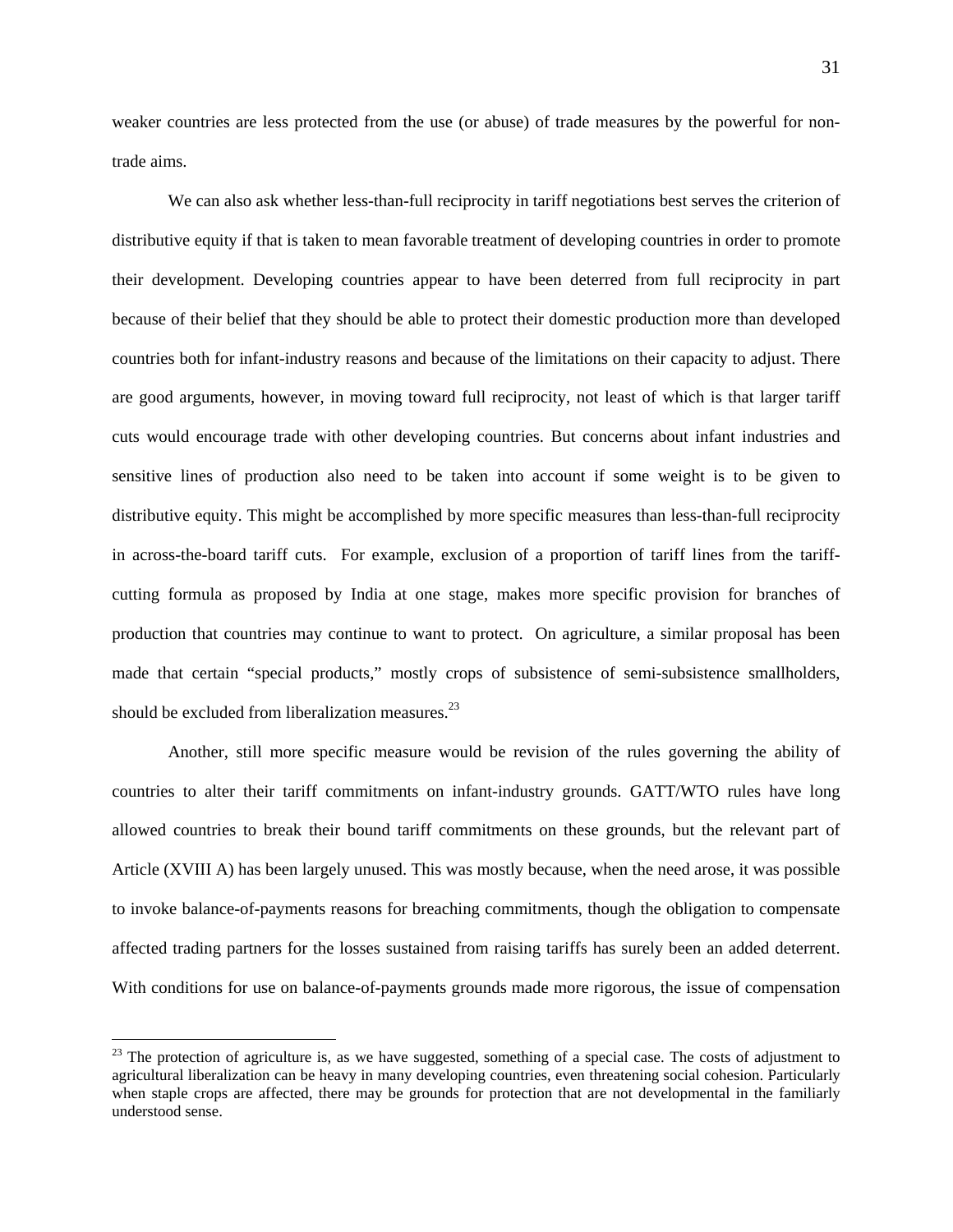comes to the fore. It is a highly restrictive condition, and it is accordingly difficult to say that the rule provides significant freedom to developing countries in the use of tariffs as a development measure. One possible solution would be waiver of the commitment under specified circumstances, possibly providing for a permissible number of waivers over a ten-year period. This is not far removed from the provisions in the present Agreement on Safeguards in which the protection of injured industries may be instituted in developing countries for a period of up to ten years.

The rules on subsidies and countervailing measures would similarly require revision. The present Agreement recognizes, in general terms, that domestic subsidies may play an important role in the economic development programs of developing countries. This, however, is not explicitly allowed for in the operational provisions of the Agreement. Domestic subsidies that may be challenged by trading partners include any that nullify or impair the benefits they are accorded through the binding of tariffs; and this again gives developing countries an incentive not to bind their tariffs or not to lower them. A provisional clause in the Agreement defined "actionable subsidies" to include subsidies such as those for regional development within countries or to support the implementation of environmental regulations, but it contained no reference to developmental subsidies. The clause was allowed to lapse in 2000, and its replacement would be the opportunity for a more development-oriented definition.

# **8. Conclusion**

Any attempt to define fairness in global trade relations should teach a certain humility. Even if we could transcend the self-serving bias inherent in the judgment of all interested parties, there is still no conclusive and incontrovertible way of assessing fairness. We have suggested a framework composed of two criteria: equality of opportunity and distributive equity. Equality of opportunity is realized when there is reciprocity among countries in the reduction of trade barriers, when they adhere to MFN treatment, when the biases in initial conditions are removed, when the rules supporting market access are not only seen as equivalent but are also consistent with national preferences within countries, and when procedural justice is respected in such matters as dispute settlement and the use of trade-remedy measures. Equality of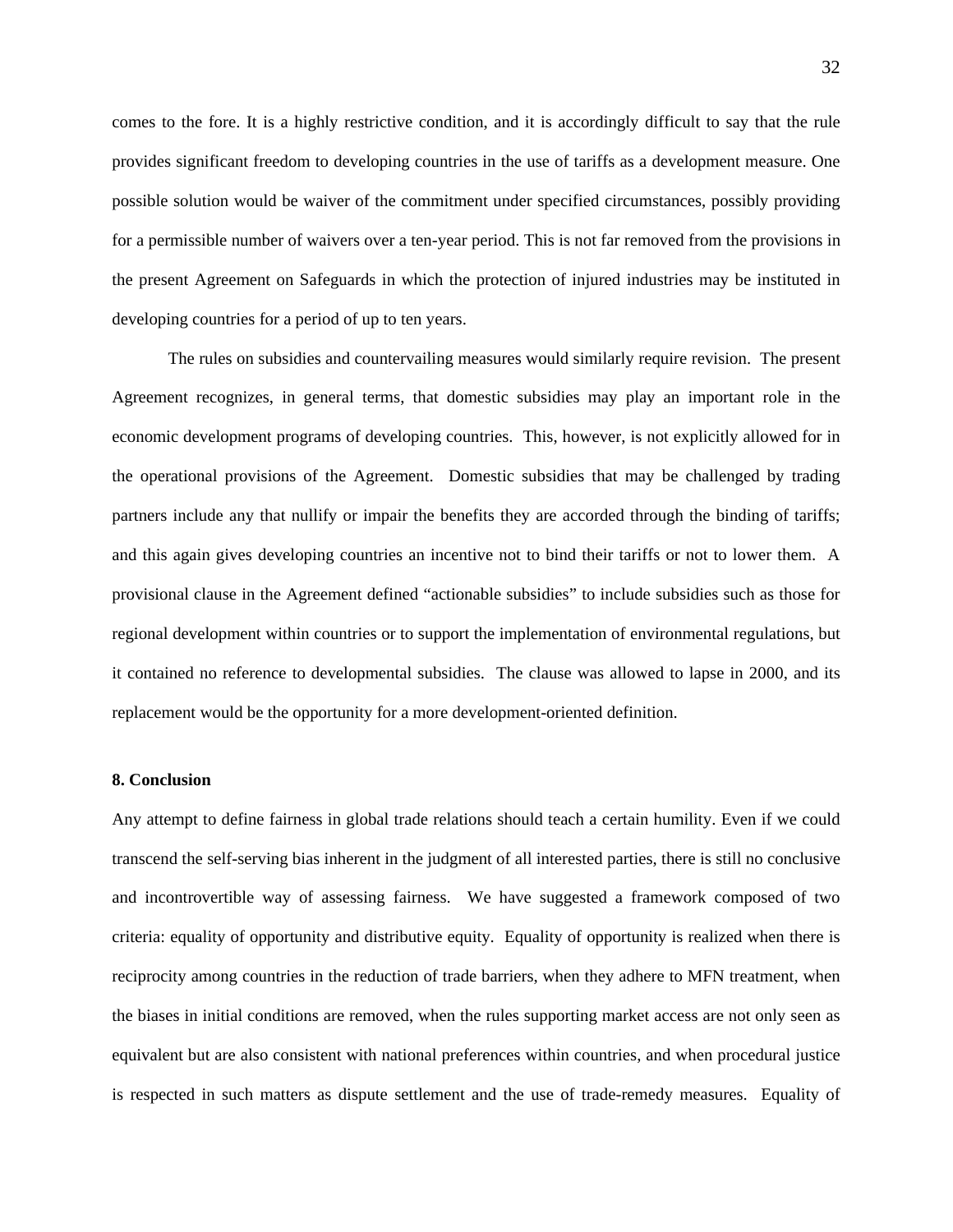opportunity, however, has to be modified in some degree to allow for distributive equity — understood as the promotion of development. In this framework, the criterion of efficiency is not a primary yardstick of fairness, but it is relevant in choosing among ways in which fairness can be realized.

We have noted that, in market-access negotiations, reciprocity is of most value in realizing fairness, when negotiations are confined to like sectors or sub-sectors; it becomes more difficult to assess fairness when negotiations are more comprehensive. But in assessing fairness, a clear distinction should at least be drawn between market-access negotiations — to which reciprocity applies — and other rulemaking issues — for which other standards of fairness are relevant. We have also noted that the substance of supporting rules and the introduction of new rules face limits posed by the diversity that exists among countries in their aims and conditions. Rules will only be regarded as fair if they respect the different, but strongly-held, national preferences.

We have argued that, in the context of the global trading system, distributive equity has meaning only in one particular sense. It has to be understood that the global trading system is not a vehicle for income transfers but an arrangement for furthering mutually advantageous commercial relations among countries. Since trade can help promote the development of the poorer countries, the relevant consideration is the effect of the system in doing so. Distributive equity thus turns around the question of whether the trading system gives preference to the efficient growth of production in the poorer nations through sales in foreign or domestic markets.

At present, the bias in the trade barriers of developed countries against goods and services in which developing countries may have a comparative advantage is only modestly offset by the nonreciprocal preferential arrangements that are in force. However, apart from those that apply to the least developed and other mostly small and poor countries, these preferential arrangements are not likely to be improved. Developing countries generally would, in any case, probably benefit more from a progressive reduction in the bias in developed countries' trade barriers. If this were accompanied by the embrace of fuller reciprocity in tariff reductions on their part, they would move into a more equal partnership with the developed countries in the global trading system. With the rise of the large, industrially more advanced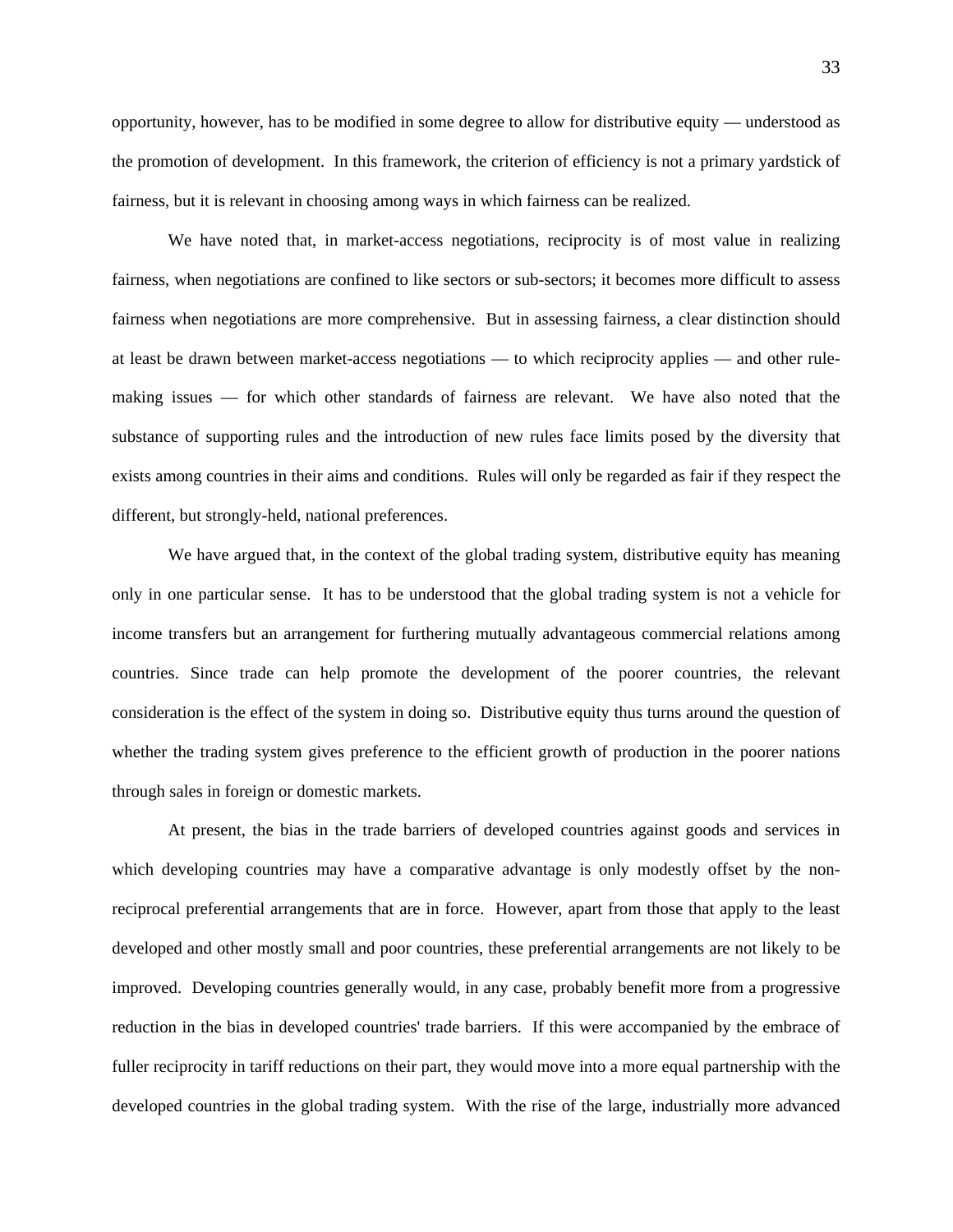countries like Brazil, China, India and South Africa as significant trading partners, that would seem the likely course of future events anyway. But many developing countries still have great poverty and are not going to shed their developmental status for many years. As we see it, the WTO rules should fully recognize this status by assuring them the option to use specific developmental measures.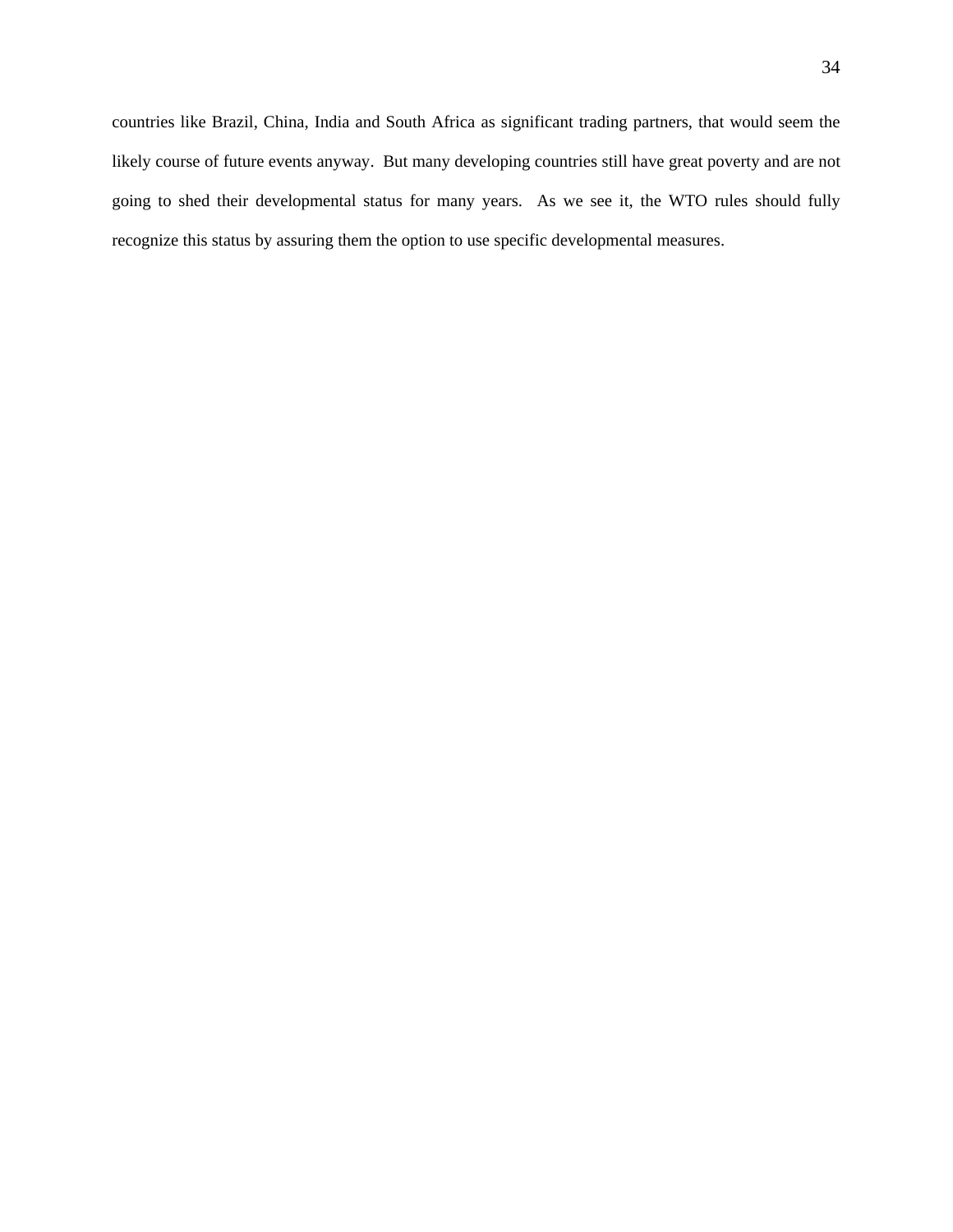- Carraro, Carlo, Carmen Marchiori, and Alessandra Sgobbi. 2005. "Advances in Negotiation Theory: Bargaining, Coalitions and Fairness," Fondazione Eni Enrico Mattei, Nota di Lavoro 66, 2005 (May).
- Charlton, Andrew H. and Joseph E. Stiglitz. 2005. "A Development-friendly Prioritization of Doha Round Proposals," *The World Economy* 28:293-312.
- Destler, I.M. 1986. *American Trade Politics: System Under Stress.* Institute for International Economics, and The Twentieth Century Fund. Washington D.C.
- Finger, Michael J. and Philip Schuler. 2000. "Implementation of Uruguay Round Commitments: The Development Challenge," *The World Economy* 23: 511-524.
- Finger, Michael J, Ulrich Reincke and Adriana Castro. 2002. "Market Access Bargaining in the Uruguay Round: Rigid or Relaxed Reciprocity?" in Jagdish Bhagwati (ed.), *On Going Alone: The Case for Relaxed Reciprocity in Freeing Trade.* Cambridge: MIT Press.
- Hoekman, Bernard. 2004. "Dismantling Discrimination against Developing Countries: Access, Rules and Differential Treatment,*"* Discussion Paper Series No 4694. Centre for Economic Policy Research, London.
- Hoekman, Bernard and Caglar Ozden. 2005. "Trade Preferences and Differential Treatment of Developing Countries: A Selective Survey," World Bank Policy Research Working Paper No. 3566 (April).
- Hoekman, Bernard, Constantine Michalopoulos and L. Alan Winters. 2004. "Special and Differential Treatment of Developing Countries in the WTO: Moving Forward After Cancun," *The World Economy* 27:481-506.
- Hoekman, Bernard and Petros C. Mavroidis. 2000. *"*WTO Dispute Settlement, Transparency and Surveillance," *The World Economy* 23:527-542.
- International Monetary Fund and World Bank. 2004. *Global Monitoring Report.* Washington, D.C.
- Keck, Alexander and Patrick Low. 2005. "Special and Differential Treatment in the WTO: Why, When and How?" in Simon J. Evenett and Bernard M. Hoekman (eds.), *Economic Development and Multilateral Trade Cooperation*: London and Washington, DC: Palgrave/McMillan, CEPR, and World Bank.
- Mattoo, Aaditya and Arvind Subramanian. 2004. "The WTO and the poorest countries: the stark reality, *World Trade Review* 3:385-407.
- Narlikar, Amrita. 2005. "Fairness in International Trade Negotiations: Developing Countries in the GATT and WTO," Conference on "Political Economy of Fairness and Globalization," Tulane University (April).

Rawls, John. 1971. *The Theory of Justice.* Cambridge. MA: Harvard University Press.

Risse, Mathias. 2005. "Fairness in Trade," Conference on "Political Economy of Fairness and